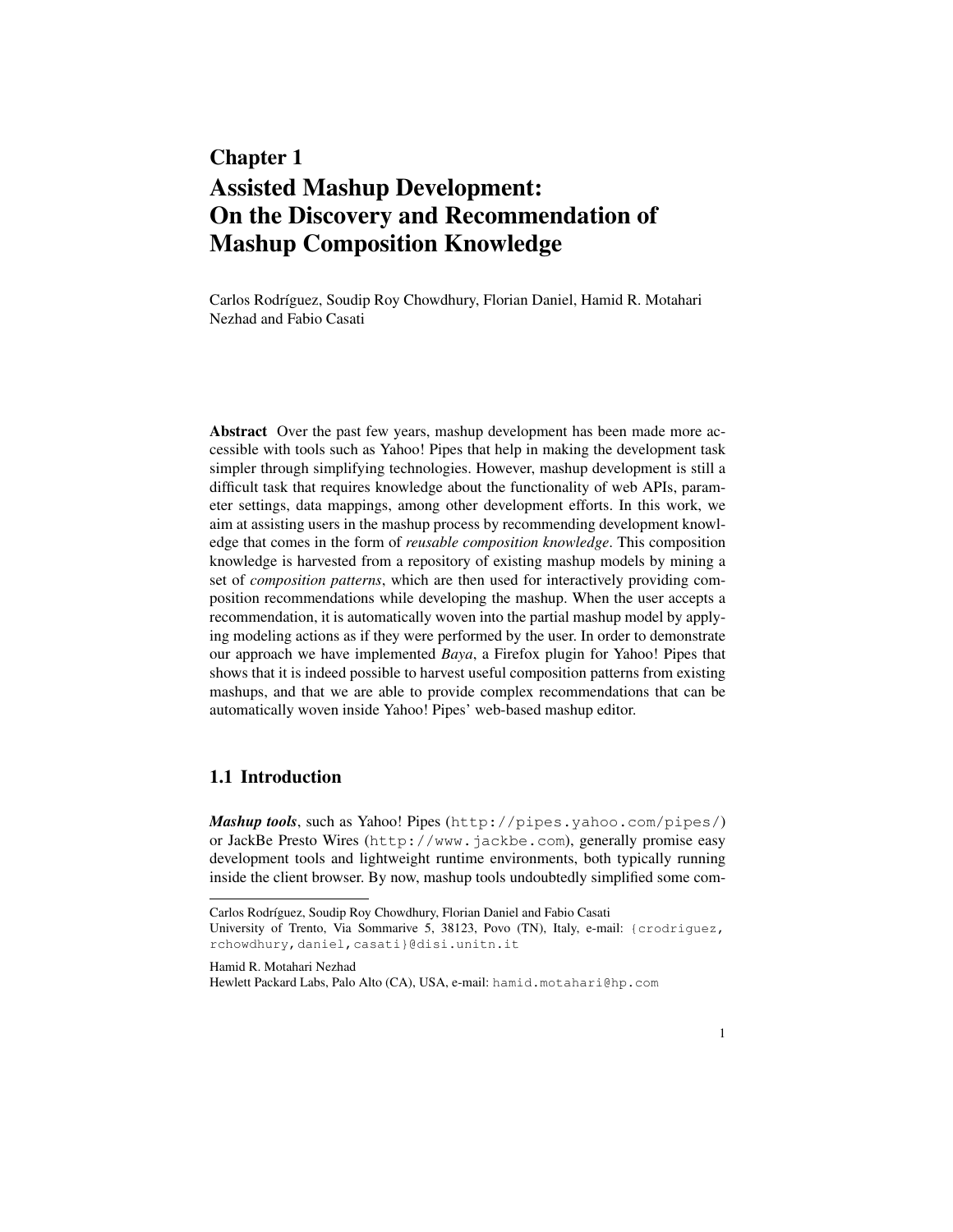plex composition tasks, such as the integration of web services or user interfaces. Yet, despite these advances in simplifying technology, mashup development is still a *complex task* that can only be managed by skilled developers.

People without the necessary programming experience may not be able to profitably use mashup tools like Pipes — to their dissatisfaction. For instance, we think of *tech-savvy people*, who like exploring software features, authoring and sharing own content on the Web, that would like to mash up other contents in new ways, but that don't have programming skills. They might lack appropriate awareness of which composable elements a tool provides, of their specific functionality, of how to combine them, of how to propagate data, and so on. In short, these are people that do not have software development knowledge. The problem is analogous in the context of web service composition (e.g., with BPEL) or business process modeling (e.g., with BPMN), where modelers are typically more skilled, but still may not know all the features or typical modeling patterns of their tools.

What people (also programmers) typically do when they don't know how to solve a tricky modeling problem is searching for *help*, e.g., by asking more skilled friends or by querying the Web for solutions to analogous problems. In this latter case, examples of ready mashup models are one of the most effective pieces of information – provided that suitable examples can be found, i.e., examples that have an analogy with the modeling situation faced by the modeler. Yet, searching for help does not always lead to success, and retrieved information is only seldom immediately usable as is, since the retrieved pieces of information are not contextual, i.e., immediately applicable to the given modeling problem.



Fig. 1.1 A typical pattern in Yahoo! Pipes

For instance, Figure 1.1 illustrates a Yahoo! Pipes model that encodes how to plot news items on a map. Besides showing how to connect components and fill parameters, the key lesson that can be learned from this pipe is that plotting news onto a map requires first enriching the news feed with geo-coordinates, then fetching the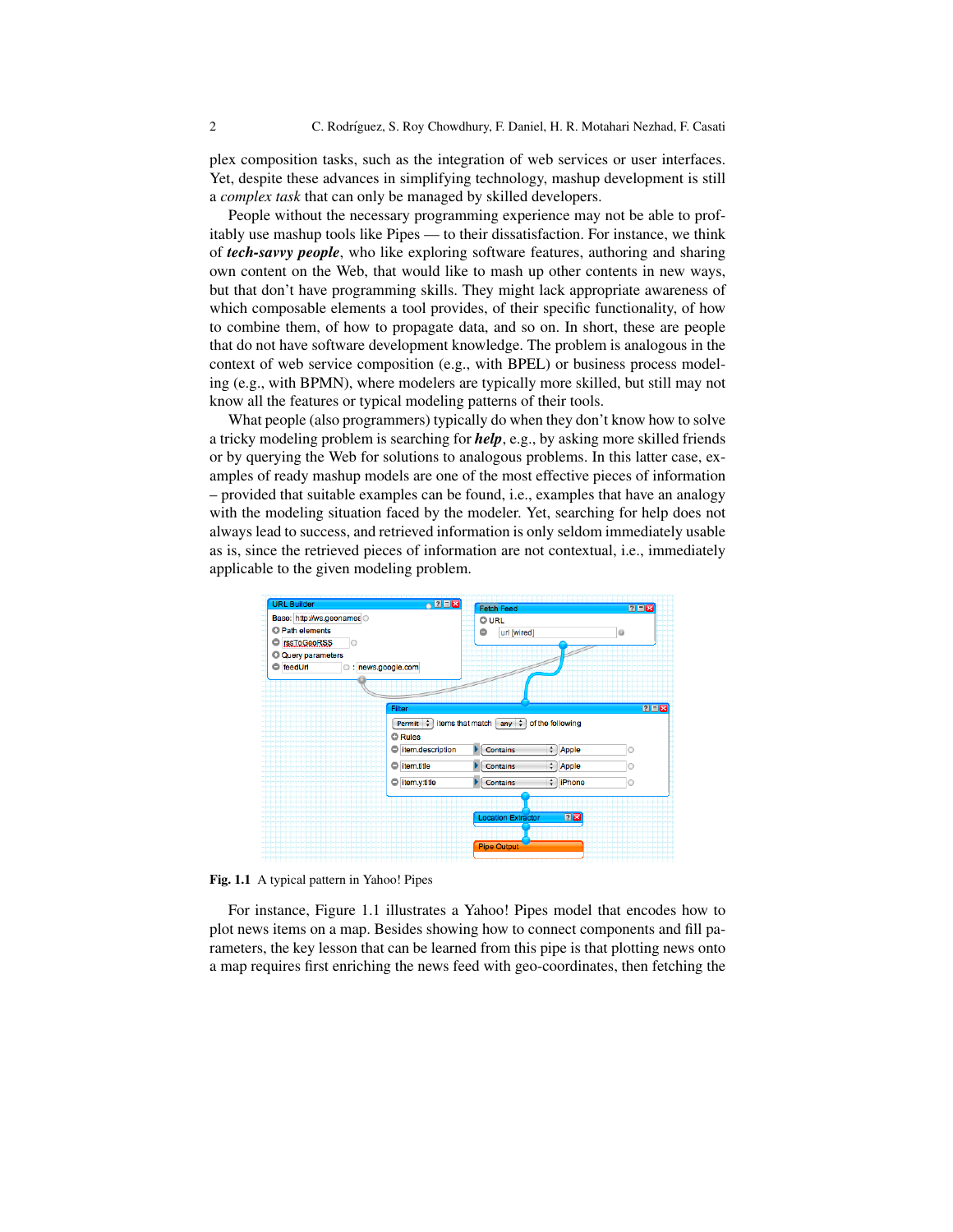#### 1 Assisted Mashup Development 3

actual news items, and only then handing the items over to the map. Understanding this logic is neither trivial nor intuitive.

Driven by a user study on how end users imagine assistance during mashup development [4], we aim to automatically offer them help pro-actively and interactively. Specifically, we are working toward the *interactive, contextual recommendation of reusable composition knowledge*, in order to assist the modeler in each step of his development task, e.g., by suggesting a candidate next component or a whole chain of tasks. The knowledge we want to recommend is re-usable *composition patterns*, i.e., model fragments that bear knowledge about how to compose mashups, such as the pattern in Figure 1.1. Such knowledge may come from a variety of possible sources. In this work, we specifically focus on community composition knowledge and mine recurrent model fragments from a repository of given mashup models.

The *vision* is that of enabling the development of assisted, web-based mashup environments that deliver composition knowledge much like Google's Instant feature delivers search results already while still typing keywords into the search field.

In this chapter, we approach two core *challenges* of this vision, i.e., the *discovery* of reusable composition knowledge from a repository of ready mashup models and the *reuse* of such knowledge inside mashup tools, a feature that we call *weaving*. Together with the ability to search and retrieve composition patterns contextually when modeling a new mashup, a problem we approached in [10] and that we summarize in this chapter, these two features represent the key enablers of the vision of assisted development. We specifically provide the following *contributions*:

- We describe a *canonical mashup model* that is able to represent in a single modeling formalism a variety of data flow mashup languages. The goal is to mine composition knowledge from multiple source languages by implementing the necessary algorithms only once.
- Based on our canonical mashup model, we define a set of *mashup pattern types* that resemble the modeling actions of typical mashup environments.
- We describe an *architecture* of our knowledge recommender that can be used to equip any mashup environment with interactive assistance for its developers.
- We develop a set of *data mining algorithms* that discover composition knowledge in the form of reusable mashup patterns from a repository of mashup models.
- We present our *pattern recommendation* and *pattern weaving* algorithms. The former aims at recommending composition patterns based on the user actions on the design canvas. The later aims at automatically appying patterns to mashup models, allowing the developer to progress in his development task.

In the next section, we start by introducing the canonical mashup model, which will help us to formulate our problem statement, define mashup pattern types and describe our pattern mining algorithms. Section 1.3 is where we describe the types of mashup patterns we are interested in and the architecture of our recommendation platform. In Sections 1.4, 1.5 and 1.6 we, respectively, describe in details the mining, recommendation, and weaving algorithms. Section 1.7 presents the details of the implementation of our approach. In Section 1.8 we overview related work. Then, with Section 1.9, we conclude the chapter.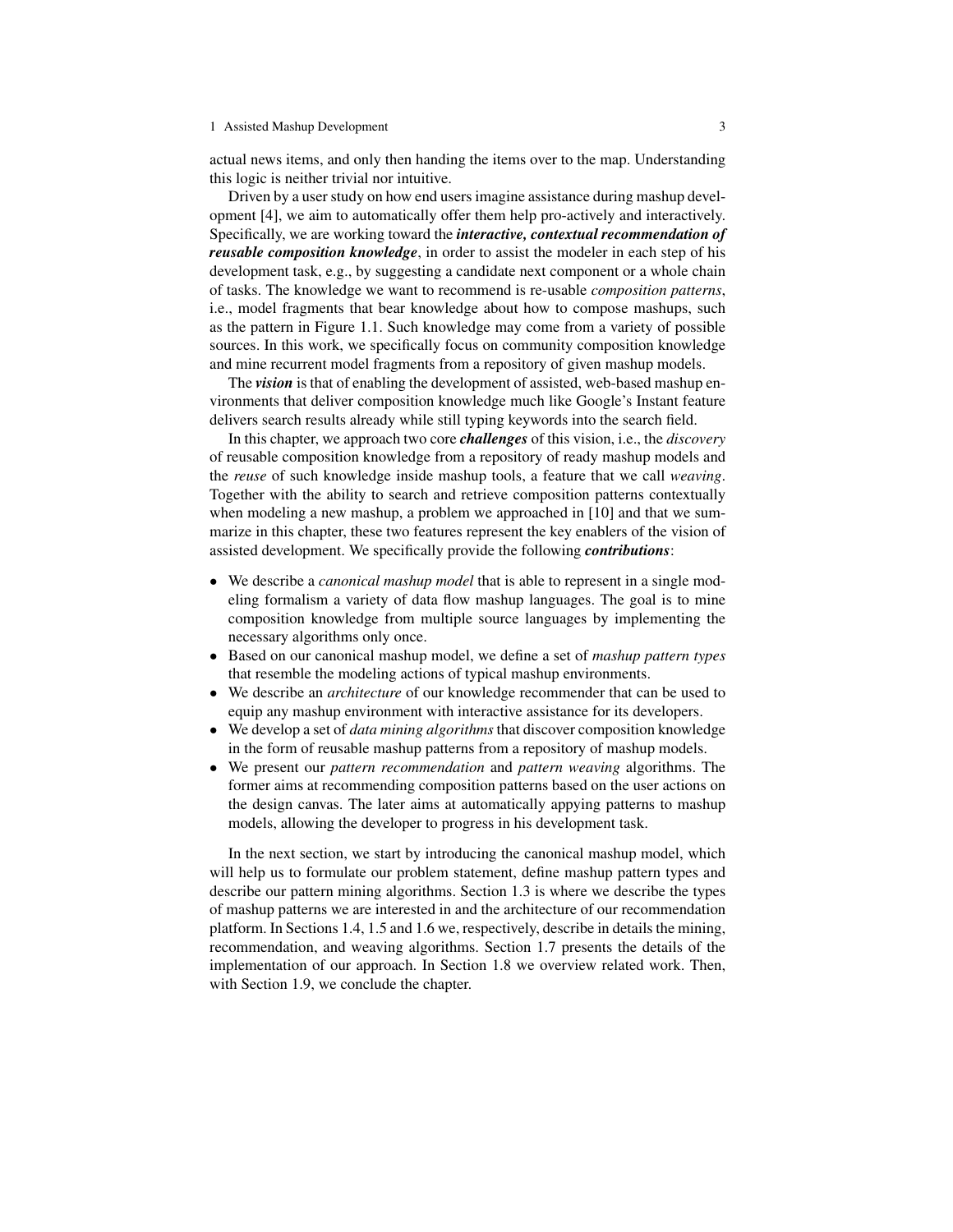# 1.2 Preliminaries and Problem

The development of a data mining algorithm strongly depends on the data to be mined. The data in our case are the mashup models. Since in our work we do not only aim at the reuse of knowledge but also at the reuse of our algorithms across different platforms, we strive for the development of algorithms that are able to accommodate different mashup models in input. Next, we therefore describe a *canonical mashup model* that allows us to concisely express multiple data mashup models and to implement mining algorithms that intrinsically support multiple mashup platforms. The canonical model is not meant to be executed; it rather serves as description format.

As a first step toward generic modeling environments, in this chapter we focus on data flow based mashup models. Although relatively simple, they are the basis of a significant number of mashup environments, and the approach can easily be extended toward other mashup environments.

### *1.2.1 A Canonical Mashup Model*

Let *CT* be a set of *component types* of the form  $ctype = \langle type, IP, IN, OP, OUT, is \rangle$ *embedding*), where *type* identifies the type of component (e.g., RSS feed, filter, or similar), *IP* is the set of input ports of the component type (for the specification of data flows), *IN* is the set of input parameters of the component type, *OP* is the set of output ports,  $OUT$  is the set of output attributes<sup>1</sup>, and *is\_embedding*  $\in$  {*yes,no*} tells whether the component type allows the embedding of components or not (e.g., to model a loop). We distinguish three types of components:

- *Source* components fetch data from the web (e.g., from an RSS feed) or the local machine (e.g., from a spreadsheet), or they collect user inputs at runtime. They don't have input ports, i.e.,  $IP = \emptyset$ .
- *Data processing* components consume data in input and produce processed data in output. Therefore: *IP*,  $OP \neq \emptyset$ . Filter components, operators, and data transformers are examples of data processing components.
- *Sink* components publish the output of a mashup, e.g., by printing it onto the screen (e.g., a pie chart) or providing an API toward it, such as an RSS or RESTful resource. Sinks don't have outputs, i.e.,  $OP = \emptyset$ .

Given a set of component types, we are able to instantiate components in a modeling canvas and to compose mashups. We express the respective *canonical mashup model* as a tuple  $m = \langle name, id, src, C, GP, DF, RES \rangle$ , where *name* is the name of the mashup in the canonical representation, *id* a unique identifier,  $src \in \{``Pipes''', ``Wires''', ``myCocktail''', ... \}$  keeps track of the source platform of

<sup>&</sup>lt;sup>1</sup> We use the term *attribute* to denote data attributes produced as output by a component or flowing through a data flow connector and the term *parameter* to denote input parameters of a component.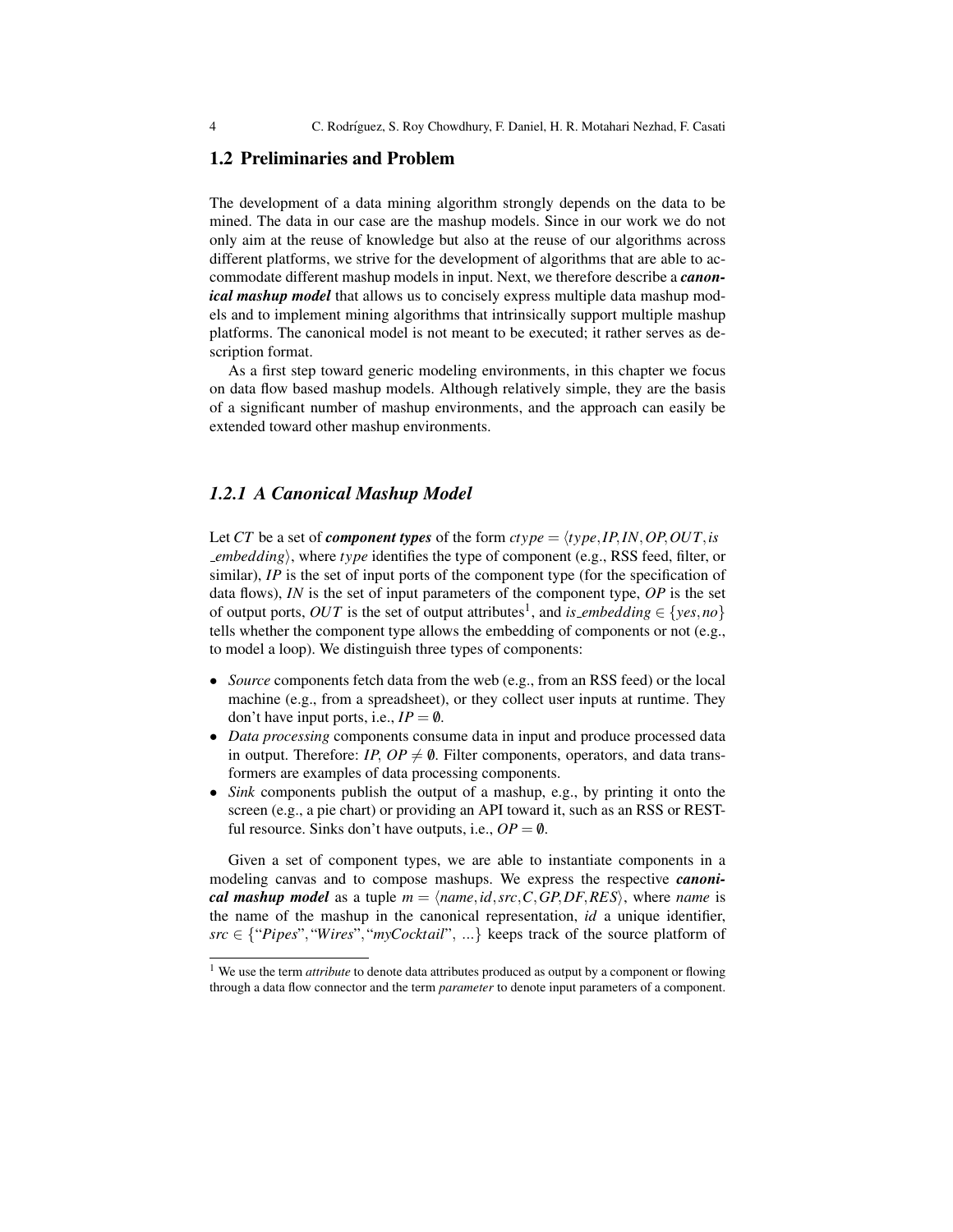the mashup, *C* is the set of components, *GP* is a set of global parameters, *DF* is a set of data flow connectors propagating data among components, and *RES* is a set of result parameters of the mashup. Specifically:

- $GP = \{gp_i | gp_i = \langle name_i, value_i \rangle\}$  is a set of **global parameters** that can be consumed by components, *name*<sup>*i*</sup> is the name of a given parameter, *value*<sup>*i*</sup> ∈ (*ST R* ∪ *NUM* ∪ {*null*}) is its value, with *ST R* and *NUM* representing the sets of possible string or numeric values, respectively. The use of global parameters inside data flow languages is not very common, yet tools like Presto Wires or myCocktail (http://www.ict-romulus.eu/web/mycocktail) support the design-time definition of globally reusable variables.
- $DF = \{df_j | df_j = \langle \text{arccid}_j, \text{arco}_j, \text{tgtid}_j, \text{tgtip}_j \rangle \}$  is a set of *data flow connectors* that, each, assign the output port *srcop<sup>j</sup>* of a source component with identifier *srccid<sup>j</sup>* to an input port *tgtip<sup>j</sup>* of a target component identified by *tgtcid<sup>j</sup>* , such that  $\mathit{srccid} \neq \mathit{tgtcid}$ . Source components don't have connectors in input; sink components don't have connectors in output.
- $C = \{c_k | c_k = \langle name_k, id_k, type_k, IP_k, IN_k, DM_k, VA_k, \}$  $OP_k, OUT_k, E_k \rangle$  is the set of *components*, such that  $c_k = instanceOf(k)$  $ctype)^2$ ,  $ctype \in CT$  and  $name_k$  is the name of the component in the mashup (e.g., its label),  $id_k$  uniquely identifies the component,  $type_k = cype. type^3$ ,  $IP_k =$ *ctype*.*IP*,  $IN_k = c$ *type*.*IN*,  $OP_k = c$ *type*.*OP*,  $OUT_k = c$ *type*.*OUT*, and:
	- *− DM<sub>k</sub>* ⊆ *IN<sub>k</sub>* × ( $\bigcup_{ip \in IP_k}$ *ip.source.OUT*) is the set of *data mappings* that map attributes of the input data flows of  $c_k$  to input parameters of  $c_k$ .
	- $VA_k ⊆ IN_k × (STR ∪ NUM ∪ GP)$  is the set of *value assignments* for the input parameters of *c<sup>k</sup>* ; values are either filled manually or taken from global parameters.
	- $E_k = \{cid_{kl}\}\$ is the set of identifiers of the *embedded components*. If the component does not support embedded components,  $E_k = \emptyset$ .
- $RES \subseteq \bigcup_{c \in C} c.OUT$  is the set of *mashup outputs* computed by the mashup.

Without loss of generality, throughout this chapter we exemplify our ideas and solutions in the context of Yahoo! Pipes, which is well known and comes with a large body of readily available mashup models that we can analyze. Pipes is very similar to our canonical mashup model, with two key differences: it does not have global parameters, and the outputs of the mashup are specified by using a dedicated *Pipe Output* component (see Figure 1.1). Hence,  $GP, RES = \emptyset$  and a pipe corresponds to a restricted canonical mashup of the form  $m = \langle name, id, "Pipes", C, \emptyset, DF, \emptyset \rangle$  with the attributes as specified above. In general, we refer to the generic canonical model; we explicitly state where instead we use the restricted Pipes model.

<sup>2</sup> To keep models and algorithms simple, we opt for a *self-describing* instance model for components, which presents both type and instance properties.

<sup>3</sup> We use a *dot notation* to refer to sub-elements of structured elements; *ctype*.*type* therefore refers to the *type* attribute of the component type *ctype*.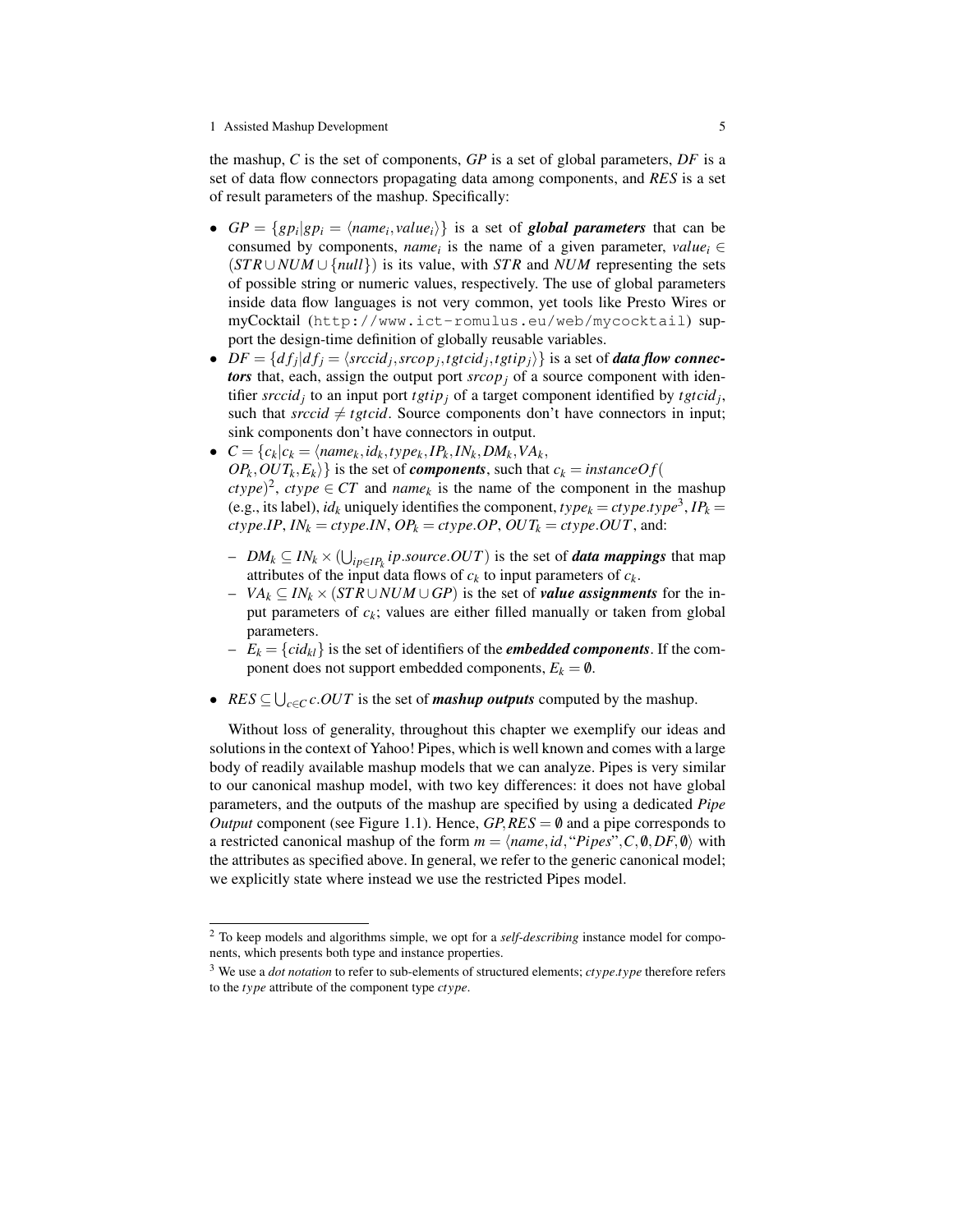### *1.2.2 Problem Statement*

Given the above canonical mashup model, the problem we want to address in this chapter is understanding (i) which *kind of knowledge* can be extracted from the canonical mashup model so as to automatically assist users in developing their mashups, (ii) what *algorithms* we need to develop in order to be able to discover such knowledge from existing mashup models, (iii) how to *interactively recommend* discovered patterns inside mashup tools in order to guide users with the next modeling step/s and (iv) how to automatically apply (*weave*) the selected recommendation inside the current mashup design.

# 1.3 Approach

The current trend in modeling environments in general, and in mashup tools in particular, is toward intuitive, web-based solutions. The key principles of our work are therefore to conceive solutions that *resemble the modeling paradigm* of graphical modeling tools, to develop them so that they can *run inside the client browser*, and to specifically *tune their performance* so that they do not annoy the developer while modeling. These principles affect the nature of the knowledge we are interested in and the architecture and implementation of the respective recommendation infrastructure.

### *1.3.1 Composition Knowledge Patterns*

Starting from the canonical mashup model, we define composition knowledge as reusable *composition patterns* for mashups of type *m*, i.e., model fragments that provide insight into how to solve specific modeling problems, such as the one illustrated in Figure 1.1. In general, we are in the presence of a set of composition pattern types *PT*, where each pattern type is of the form  $ptype = \langle C, GP, DF, RES \rangle$ , where *C*,*GP*,*DF*,*RES* are as defined for *m*.

The size of a pattern may vary from a single component with a value assignment for one input parameter to an entire, executable mashup. The most *basic patterns* are those that represent a co-occurrence of two elements out of *C*,*GP*,*DF* or *RES*. For instance, two components that recur often together form a basic pattern; given one of the components, we are able to recommend the other component. Similarly, an input parameter plus its value form a basic pattern, given the parameter, we can recommend a possible value for it. As such, the most basic patterns are similar to *association rules*, which, given one piece of information, are able to suggest another piece of information.

Aiming, however, to help a developer refine his mashup model step by step with as less own effort as possible, we are able to identify a set of pattern types that al-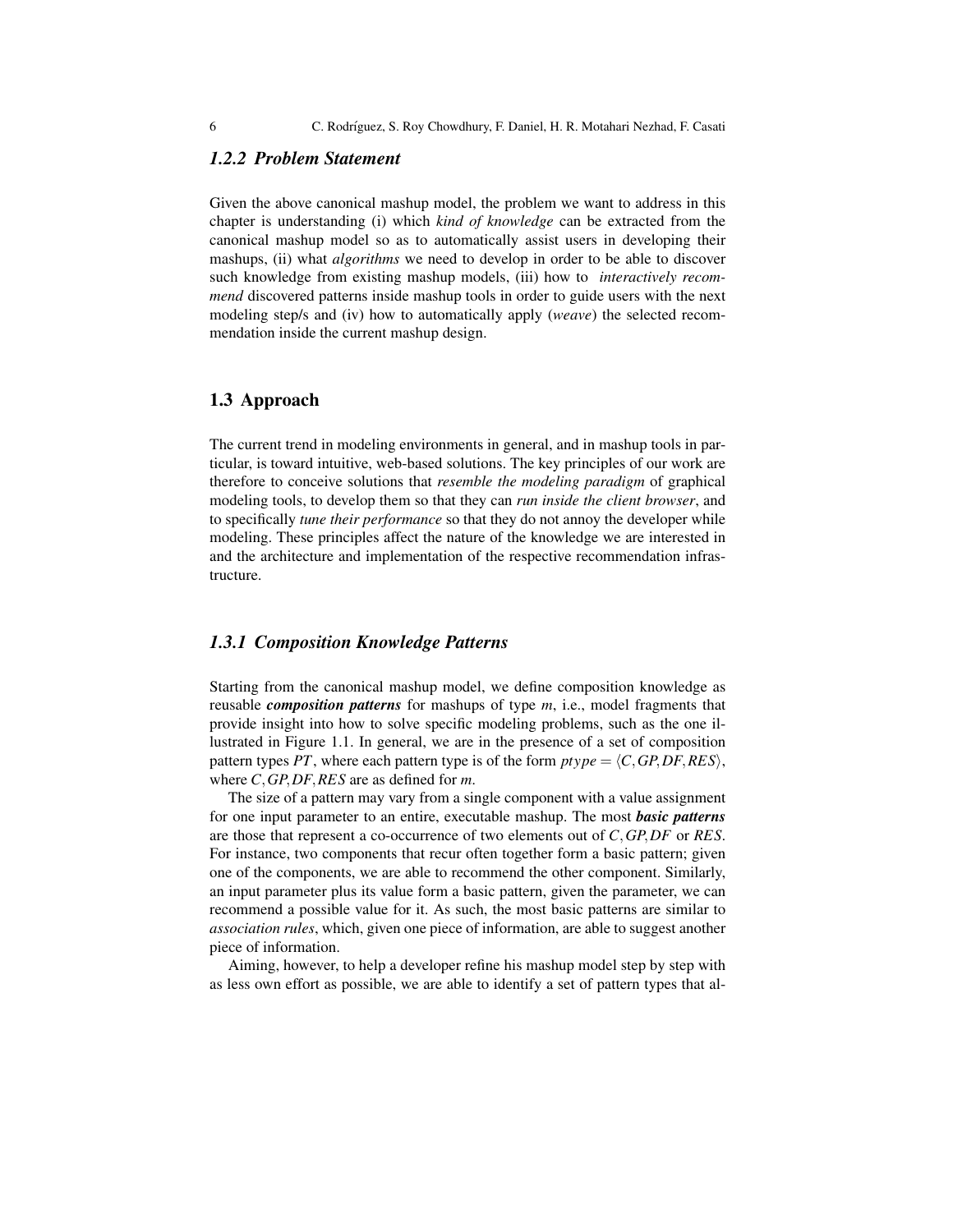1 Assisted Mashup Development 7

low the developer to obtain more practical and meaningful composition knowledge. Such knowledge is represented by sensible combinations of basic patterns, i.e., by *composite patterns*.

Considering the typical modeling steps performed by a developer (e.g., filling input fields, connecting components, copying/pasting model fragments), we specifically identify the following set *PT* of *pattern types*:

*Parameter value pattern.* The parameter value pattern represents a set of recurrent value assignments *VA* for the input fields *IN* of a component *c*:

 $ptype<sup>par</sup> = \langle {c}, {GP}, \emptyset, \emptyset \rangle;$  $c = \langle name, 0, type, \emptyset, IN, \emptyset, \emptyset, VA, \emptyset, \emptyset \rangle^4;$  $GP \neq \emptyset$  if *VA* also assigns global parameters to *IN*;  $GP = \emptyset$  if *VA* assigns only strings or numeric constants.

This pattern helps filling input fields of a component that require explicit user input.

**Connector pattern.** The connector pattern represents a recurrent connector  $df_{xy}$ , given two components  $c_x$  and  $c_y$ , along with the respective data mapping  $DM_y$  of the output attributes  $OUT<sub>x</sub>$  to the input parameters  $IN<sub>y</sub>$ :

 $ptype^{con} = \langle \{c_x, c_y\}, \emptyset, \{df_{xy}\}, \emptyset \rangle;$  $c_x = \langle name_x, 0, type_x, \emptyset, \emptyset, \emptyset, \emptyset, \{op_x\}, OUT_x, \emptyset \rangle;$  $c_y = \langle name_y, 1, type_y, \{ip_y\}, IN_y, DM_y, \emptyset, \emptyset, \emptyset, \emptyset \rangle.$ 

This pattern helps connecting a newly placed component to the partial mashup model in the canvas.

*Connector co-occurrence pattern.* The connector co-occurrence pattern captures which connectors  $df_{xy}$  and  $df_{yz}$  occur together, also including their data mappings:

$$
ptype^{coo} = \langle \{c_x, c_y, c_z\}, \emptyset, \{df_{xy}, df_{yz}\}, \emptyset \rangle; c_x = \langle name_x, 0, type_x, \emptyset, \emptyset, \emptyset, \{op_x\}, OUT_x, \emptyset \rangle; c_y = \langle name_y, 1, type_y, \{ip_y\}, IN_y, DM_y, \emptyset, \{op_y\}, OUT_y, \emptyset \rangle c_z = \langle name_z, 2, type_z, \{ip_z\}, IN_z, DM_z, \emptyset, \emptyset, \emptyset \rangle.
$$

This pattern helps connecting components. It is particularly valuable in those cases where people, rather than developing their mashup model in an incremental but connected fashion, proceed by first selecting the desired functionalities (the components) and only then by connecting them.

*Component co-occurrence pattern.* Similarly, the component co-occurrence pattern captures couples of components that occur together. It comes with two components  $c<sub>x</sub>$  and  $c<sub>y</sub>$  as well as with their connector, global parameters, parameter values, and *cy*'s data mapping logic:

 $4$  The identifier  $c$ .*id* = 0 does not represent recurrent information. Identifiers in patterns rather represent internal, system-generated information that is necessary to correctly maintain the structure of patterns. When mining patterns, the actual identifiers are lost; when weaving patterns, they need to be re-generated in the target mashup model.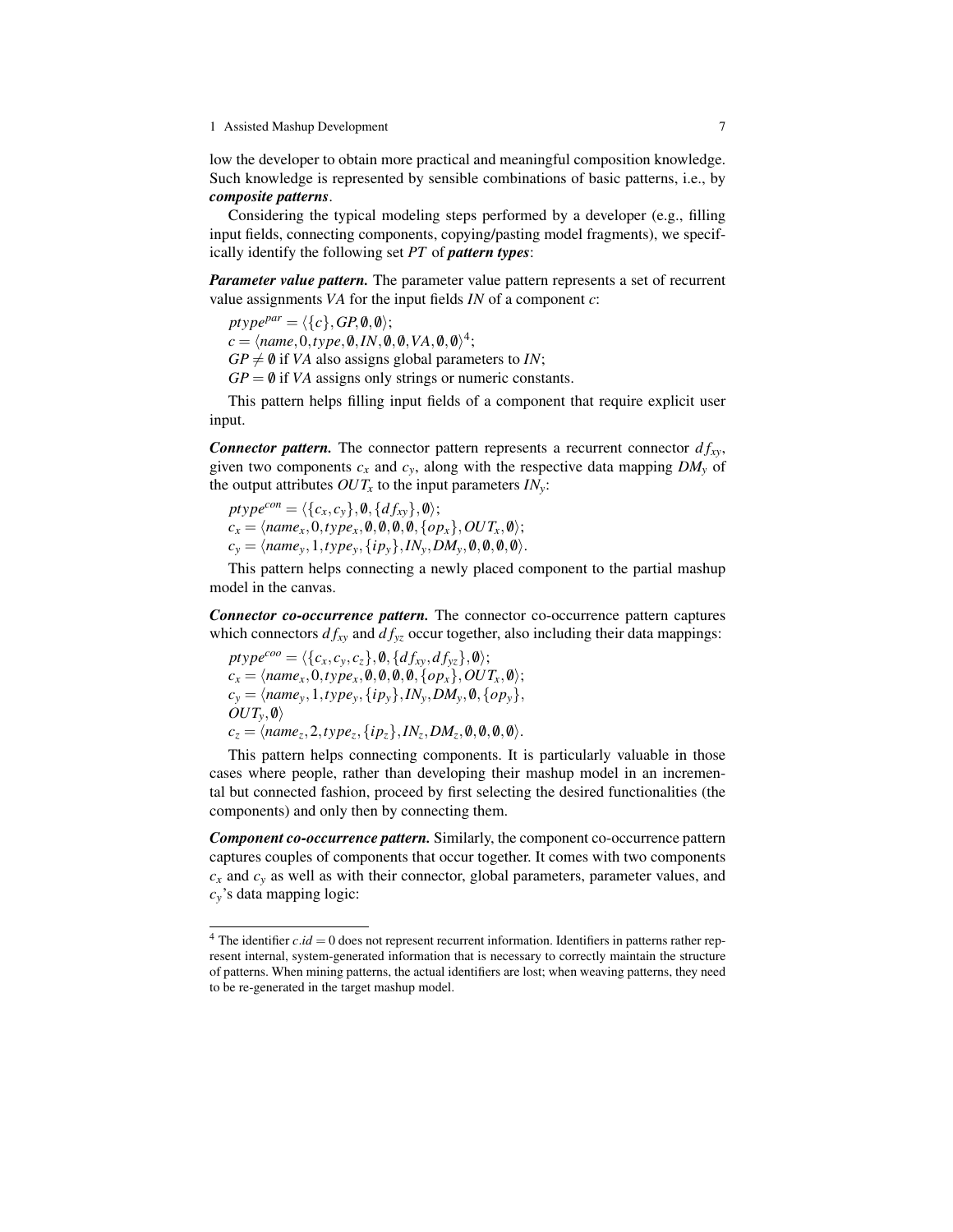$ptype^{com} = \langle \{c_x, c_y\}, GP, \{df_{xy}\}, \emptyset \rangle;$  $c_x = \langle name_x, 0, type_x, \emptyset, IN_x, \{op_x\}, OUT_x, VA_x, \emptyset, \emptyset \rangle;$  $c_v = \langle name_v, 1, type_v, \{ip_v\}, IN_v, DM_v, VA_v, \emptyset, \emptyset, \emptyset \rangle.$ 

This pattern helps developing a mashup model incrementally, producing at each step a connected mashup model.

*Component embedding pattern.* The component embedding pattern captures which component *c<sup>z</sup>* is typically embedded into a component *c<sup>y</sup>* preceded by a component  $c<sub>x</sub>$ . The pattern has three components, in that both the embedded and the embedding component have access to the outputs of the preceding component. How these outputs are jointly used is valuable information. The pattern, hence, contains the three components with their connectors, data mappings, global parameters, and parameter values:

$$
ptype^{emb} = \langle \{c_x, c_y, c_z\}, GP, \{df_{xy}, df_{xz}, df_{zy}\}, \emptyset \rangle; c_x = \langle name_x, 0, type_x, \emptyset, \emptyset, \{op_x\}, OUT_x, \emptyset, \emptyset, \emptyset \rangle; c_y = \langle name_y, 1, type_y, \{ip_y\}, IN_y, DM_y, VA_y, \emptyset, \emptyset, \emptyset \rangle; c_z = \langle name_z, 2, type_z, \{ip_z\}, IN_z, DM_z, VA_z, \{op_z\}, \emptyset \rangle.
$$

This pattern helps, for instance, modeling cycles, a task that is usually not trivial to non-experts.

*Multi-component pattern.* The multi-component pattern represents recurrent model fragments that are generically composed of multiple components. It represents more complex patterns, such as the one in Figure 1.1, that are not yet captured by the other pattern types alone. It allows us to obtain a full model fragment, given any of its sub-elements, typically, a set of components or connectors:

$$
ptype^{mul} = \langle C, GP, DF, RES \rangle;
$$
  

$$
C = \{c_i|c_i.id = i; i = 0, 1, 2, ...\}.
$$

Besides providing significant modeling support, this pattern helps understanding domain knowledge and best practices as well as keeping agreed-upon modeling conventions.

This list of pattern types is extensible, and what actually matters is the way we specify and process them. However, this set of pattern types, at the same time, leverages on the interactive modeling paradigm of the mashup tools (the patterns represent modeling actions that could also be performed by the developer) and provides as much information as possible (we do not only tell simple associations of constructs, but also show how these are used together in terms of connectors, parameter values, and data mappings).

Given a set of pattern types, an actual pattern can therefore be seen as an *instance* of any of these types. We model a composition pattern as  $cp = instanceOf(ptype)$ ,  $ptype \in PT$ , where  $cp = \langle type, src, C, GP, DF, RES, usage, date \rangle$ ,  $type \in \{``Par",\}$ "*Con*", "*Coo*", "*Com*", "*Emb*", "*Mul*"}, *src* ∈ {"*Pipes*", "*Wires*", "*myCockail*",...} specifies the target platform of the pattern, *C*,*GP*,*DF*,*RES*,*src* are as defined for the pattern's *ptype*, *usage* counts how many times the pattern has been used (e.g., to compute rankings), and *date* is the creation date of the pattern.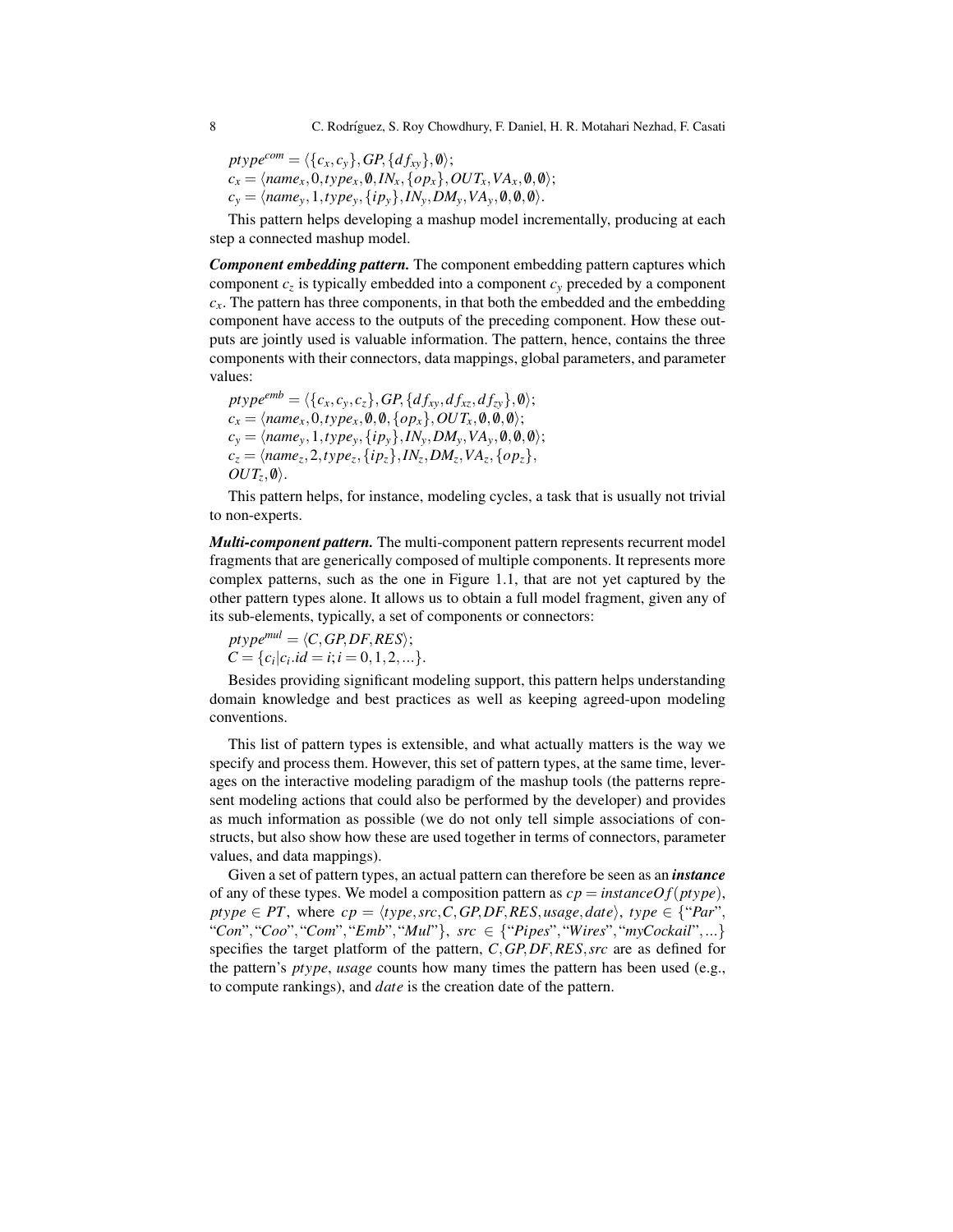#### 1 Assisted Mashup Development 9



Fig. 1.2 Functional architecture of the composition knowledge discovery and recommendation approach

# *1.3.2 Architecture*

Figure 1.2 details the internals of our knowledge discovery and recommendation prototype. We distinguish between client and server side, where the discovery logic is located in the server and the recommendation and weaving logic resides in the client. In the *recommendation server*, a *model adapter* imports the native mashup models into the canonical format. The *pattern miner* then extracts reusable composition knowledge in the form of composition patterns, which is then handed to a second *model adapter* to convert the canonical patterns into native patterns and load them into a knowledge base (KB). This KB is structured to maximize the performance of pattern retrieval at runtime.

In the client, we have the *interactive modeling environment*, in which the developer can visually compose components (in the *modeling canvas*) taken from the *component tool bar*. It is here where patterns are queried for and delivered in response to modeling actions performed by the modeler in the modeling canvas. In visual modeling environments, we typically have  $action \in \{``select", ``drag", "drop",$ "*connect*", "*delete*", " *fill*", "*map*",...}, where the *action* is performed on a modeling construct in the canvas; we call this construct the *ob ject* of the action. For instance, we can *drop* a component onto the canvas, or we can *select* a parameter to fill it with a value, we can *connect* a data flow with a target component, or we can *select* a set of components and connectors. Upon each interaction, the *action* and its *ob ject* are published on a browser-internal *event bus*, which forwards them to the *recommendation engine*. Given a modeling *action*, the *ob ject* it has been applied to, and the partial mashup model *pm*, the engine queries the *client-side pattern KB* via the *KB access API* for recommendations (pattern representations). An *object-*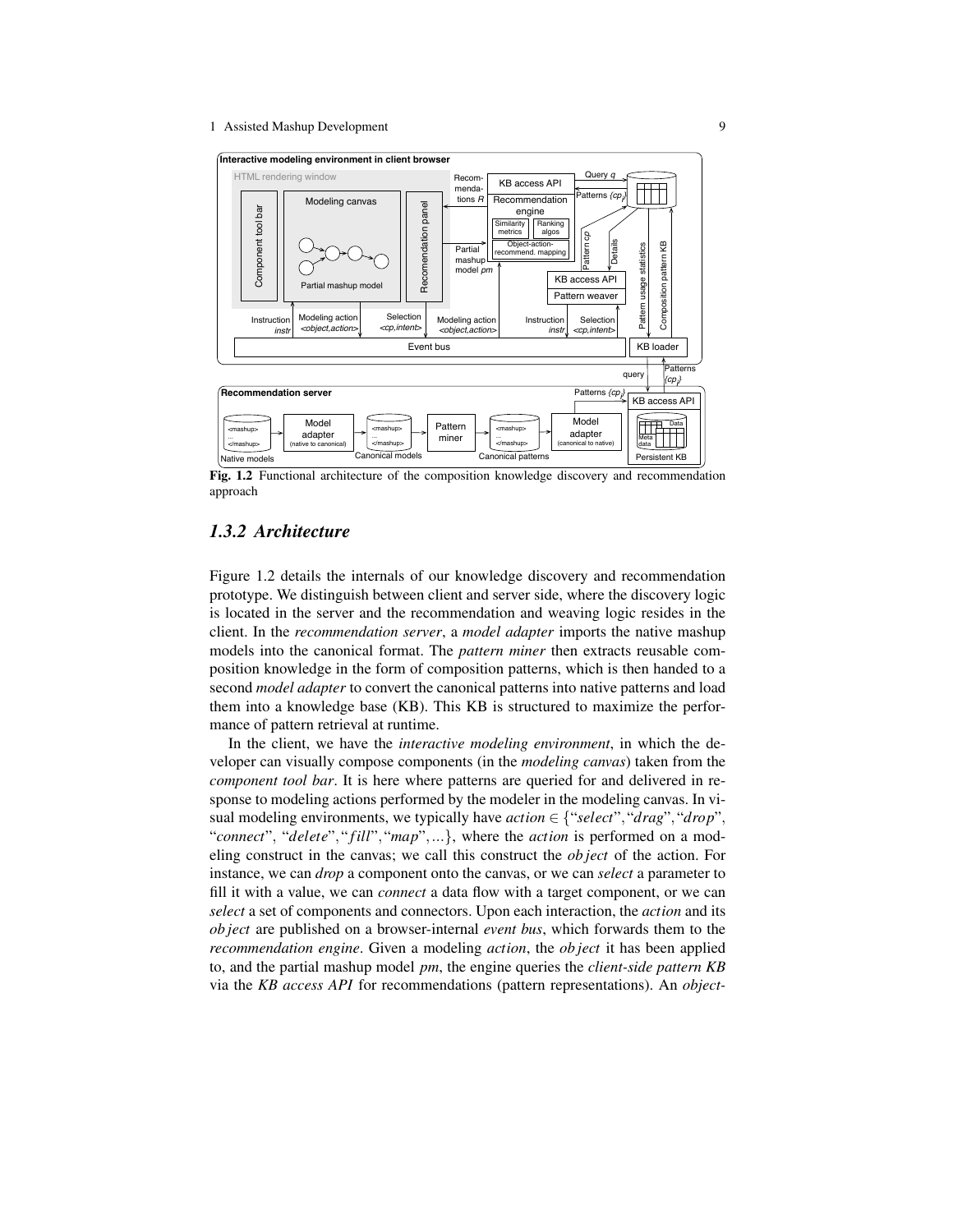*action-recommendation mapping* (*OAR*) tells the engine which types of recommendations are to be retrieved for each modeling action on a given object (for example, when selecting an input field, only recommending possible values makes sense). The client-side KB is filled at startup by the *KB loader*, which loads the available patterns into the client environment, decoupling the knowledge recommender from the server side.

The list of patterns retrieved from the KB (either via regular queries or by applying dedicated similarity criteria) are then ranked by the engine and rendered in the *recommendation panel*, which renders the recommendations to the developer for inspection. Selecting a recommendation enacts the *pattern weaver*, which queries the KB for the usage details of the pattern (data mappings and value assignments) and generates a set of modeling instructions that emulate user interactions inside the modeling canvas and thereby weave the pattern into the partial mashup model.

# 1.4 Discovering Patterns

The first step in the information flow described in the above architecture is the discovery of mashup patterns from canonical mashup models. To this end, we look into the details of each individual pattern and implement dedicated mining algorithms for each of them, which allow us to fine-tune each mashup-specific characteristic (e.g., to treat threshold values for parameter value assignments and data mappings differently). The pattern mining algorithms make use of standard statistics as well as frequent itemset and subgraph mining algorithms [13].

#### *1.4.1 Mining algorithms*

For each of the pattern types identified in Section 1.3.1, we have implemented a respective pattern mining algorithm, the details of which we provide in the following.

*Parameter value pattern*. In the case of the parameter value pattern, we are interested in finding suitable values for the input fields in a given component. Most of the components in mashup compositions contain more than one parameter and more often than not the values of these parameters are related to one another and therefore we need take into account the co-occurrence of parameter values. In order to discover such co-occurrences, we map this problem to the well-known problem of itemset mining [13]. Algorithm 1 outlines the approach for finding parameter value patterns. Here, we first get all component instances from the mashups in the mashup repository (line 2) and group them together by their type (line 5-6) and then perform the parameter value pattern mining by component type (line 7). Finally, we construct the actual set of patterns that consists in tuples  $\langle ct, VA \rangle$ , where *ct* represents a component type and *VA* represents the value assignment for its parameters.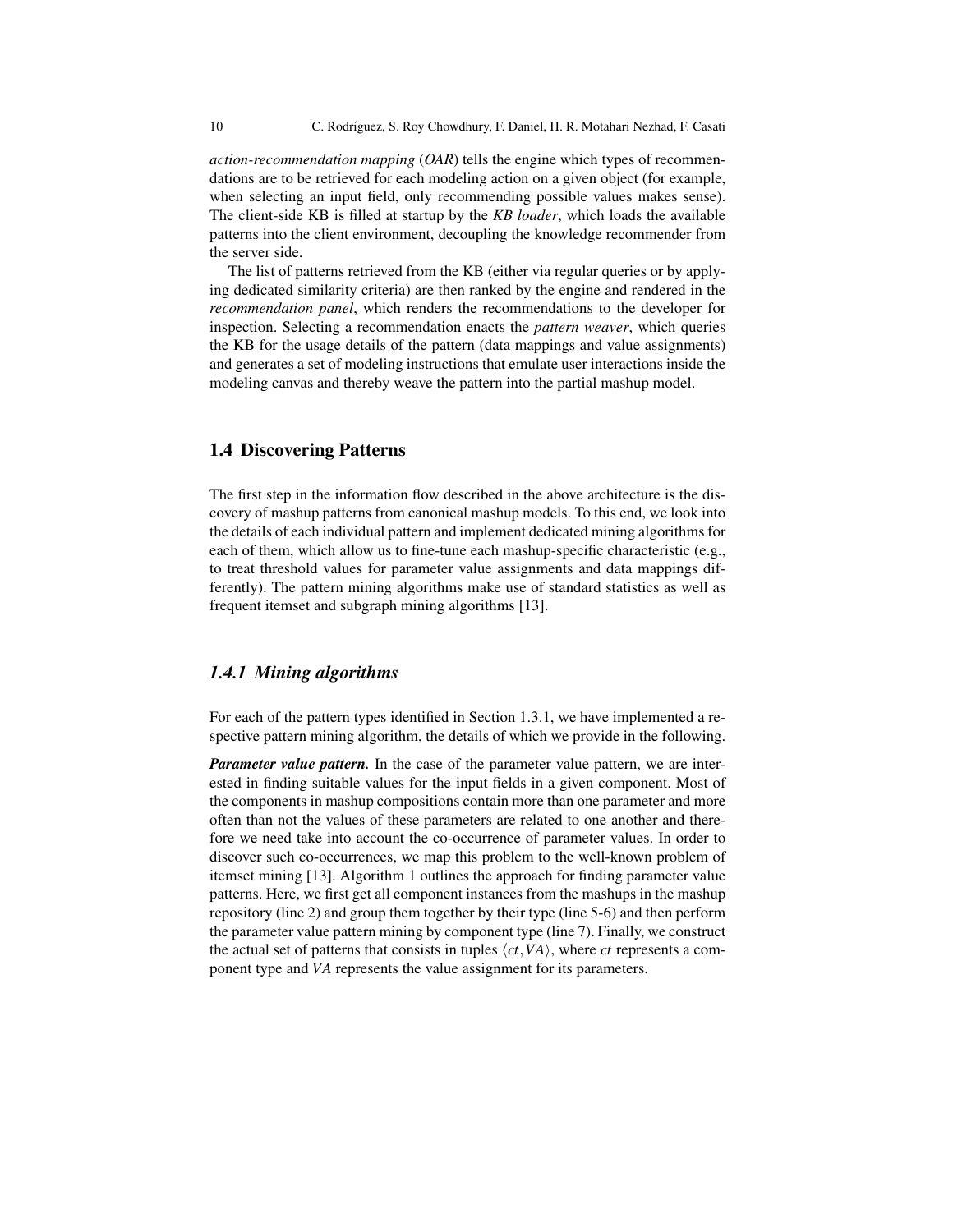|  | <b>Algorithm 1: mineParameterValues</b> |
|--|-----------------------------------------|
|--|-----------------------------------------|

Data: repository of mashup compositions *M* and minimun support (*minsupppar*) for the frequent itemset mining **Result**: set of parameter value patterns  $\langle ct, VA \rangle$ . 1  $Patterns = set()$ : 2  $C =$  set of component instances in  $M$ ; 3 *CT* = array(); 4 *Patterns* = set();<br>5 **foreach** *type of* 5 foreach *type of component ct in C* do  $CT[ct] = c_x \cdot VA$  with  $c_x \in C$  such that  $c_x \cdot type = ct$ ; // get all the parameter value assignments of component instances of type *ct*  $FI =$  mineFrequentItemsets( $CT[ct]$ , *minsupp<sub>par</sub>*); <sup>8</sup> foreach *VA* ∈ *F I* do  $\left\{ ∫ \; *Patterns* = *Patterns* ∪ {*langle, VA*⟩};\right\}$ 10 return *Patterns*;

*Connector pattern.* A connector pattern is composed of two components, the source component  $c_x$  and the target component  $c_y$ , their data flow connector  $df_{xy}$ , and the data mapping *DM<sup>y</sup>* of the target component. Given a repository of mashup models  $M = \{m_i\}$  and the minimum support levels for the data flow connectors and data mappings, the pseudo-code in Algorithm 2 shows how we mine connector patterns.

We start the mining task by getting the list of all recurrent connectors in *M* (line 1). The respective function *getRecurrentConnectors* is explained in Algorithm 3; in essence, it computes a recurrence distribution for all connectors and returns only those that exceed the threshold  $minsupp_{df}$ . The function returns a set of connector types without repetitions and without information about the instances that generated them. Given this set, we construct a database of concrete instances of each connector type (using the *getConnectorInstances* function in line 5 and described in Algorithm 4) and, for each connector type, derive a database of the data mappings for the connectors' target component  $c<sub>y</sub>$  (lines 7-9). We feed the so constructed database into a standard *mineFrequentItemsets* function [13], in order to obtain a set of recurrent data mappings for each connector type. Finally, for each identified data mapping  $DM_v$ , we construct a tuple  $\langle df_{xv}, DM_v \rangle$  (lines 11-12), which concisely represents the connector pattern structure introduced in Section 1.3.1; the rest of the pattern comes from the component definitions.

*Connector co-occurrence pattern.* The *connector pattern* introduced previously is about how pairs of components are connected together. *The connector cooccurrence pattern* goes a step further: it tells how connectors between different pairs of components co-occur together in compositions and how data mappings are defined for them. Algorithm 5 presents the logic for computing *connector cooccurrence patterns*. The main difference with respect to Algorithm 2 is that, instead of computing the frequency of individual dataflow connectors between pairs of components, we compute frequent itemsets of dataflow connectors (lines 2-4).

*Component co-occurrence pattern.* The component co-occurrence pattern is an extension of the connector pattern; in addition to the connectors and data mappings, it also contains the parameter value assignments of the two components involved in the connector. As shown in Algorithm 6, the respective mining logic is similar to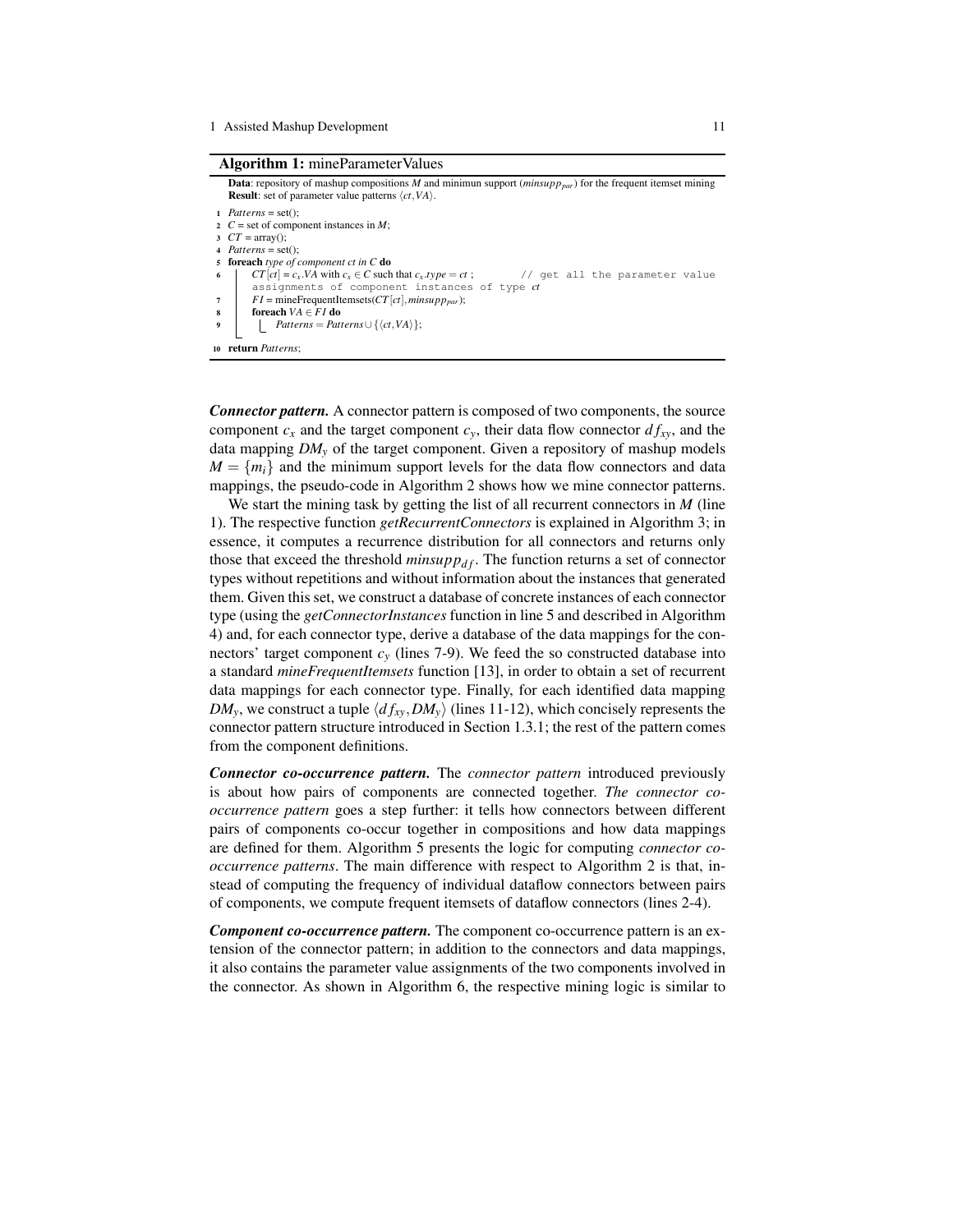#### Algorithm 2: mineConnectors

|                                | <b>Data:</b> repository of mashup models M, minimum support of data flow connectors ( $minsupp_{df}$ ) and data<br>mappings $(minsupp_{dm})$                                                                                 |  |  |  |  |
|--------------------------------|------------------------------------------------------------------------------------------------------------------------------------------------------------------------------------------------------------------------------|--|--|--|--|
|                                | <b>Result:</b> set of connectors with their corresponding data mappings $\{ \langle d f_{xv,i}, DM_{v,i} \rangle \}$<br>1 $F_{df}$ = getRecurrentConnectors( <i>M</i> , <i>minsupp<sub>df</sub></i> );                       |  |  |  |  |
|                                | // database of recurrent connector instances<br>2 $DB = \text{array}$ .<br>3 $Patterns = set();$<br>// set of connector patterns                                                                                             |  |  |  |  |
| 5                              | 4 foreach $df_{xy} \in F_{df}$ do<br>$DB[df_{xy}]$ = getConnectorInstances( <i>M</i> , $df_{xy}$ );                                                                                                                          |  |  |  |  |
| -6<br>$\overline{7}$<br>8<br>9 | // create database for frequent itemset mining<br>$DBDM_v = \arctan(v)$ :<br><b>foreach</b> $dfi_{xy} \in DB[df_{xy}]$ <b>do</b><br>$c_v$ = target component of $df_i$ <sub>xy</sub> ;<br>append( $DBDM_v$ , $c_v$ . $DM$ ); |  |  |  |  |
| 10                             | $FI_{dy}$ = mineFrequentItemsets( <i>DBDM<sub>v</sub></i> , <i>minsupp<sub>dm</sub></i> );                                                                                                                                   |  |  |  |  |
| 11<br>12                       | // construct the connector patterns<br>foreach $DM_v \in FI_{dv}$ do<br>Patterns = Patterns $\cup \{ \langle df_{xy}, DM_{y} \rangle \};$                                                                                    |  |  |  |  |
|                                | 13 <b>return</b> Patterns;                                                                                                                                                                                                   |  |  |  |  |

#### Algorithm 3: getRecurrentConnectors

```
Data: repository of mashup models M, minimum support of data flow connectors (minsupp<sub>df</sub>)
  Result: set of recurrent connectors F_{df}1 DB_{df} = array(); \qquad \qquad \qquad \qquad \qquad // database of data flow connector instances
2 foreach m_i \in M do
3 \Box append(DB_{df}, m_i.DF);
                                                                              // fill with instances
4 Fd f = set(); // set of recurrent data flow connectors
5 for<br>each df_{xy} \in DB_{df} do
       if computeSupport(df_{xy}, DB_{df}) \geq minsupp<sub>df</sub> then
         \left[\right]F<sub>df</sub> = F_{df} ∪ {df_{xy}};
8 return F_{df};
```
#### Algorithm 4: getConnectorInstances

```
Data: repository of mashup models M, reference connector df_{xy}Result: array of connector instances DBxy
1 DB_{xy} = array(); // database of data flow connector instances
2 foreach m_i \in M do
      append(DB_{xy}], m_i.DF \cap \{df_{xy}\});
                                             // fill with instances of the reference
      connector type
4 return DBxy;
```
the one of the connector pattern, with two major differences: in lines 6-17 we also mine the recurrent parameter value assignments of  $c_x$  and  $c_y$ , and in lines 18-21 we consider only those combinations of  $VA_x$ ,  $VA_y$  and  $DM_y$  that co-occur in mashup instances for the given connector. Notice that, for the purpose of explaining this algorithm, we perform a cartesian product of*VAx*,,*VA<sup>y</sup>* and *DM<sup>y</sup>* in line 22. Doing this can be computational expensive if implemented as-is. In practice, the implementation of this algorithm is performed in such a way that we do not have to explore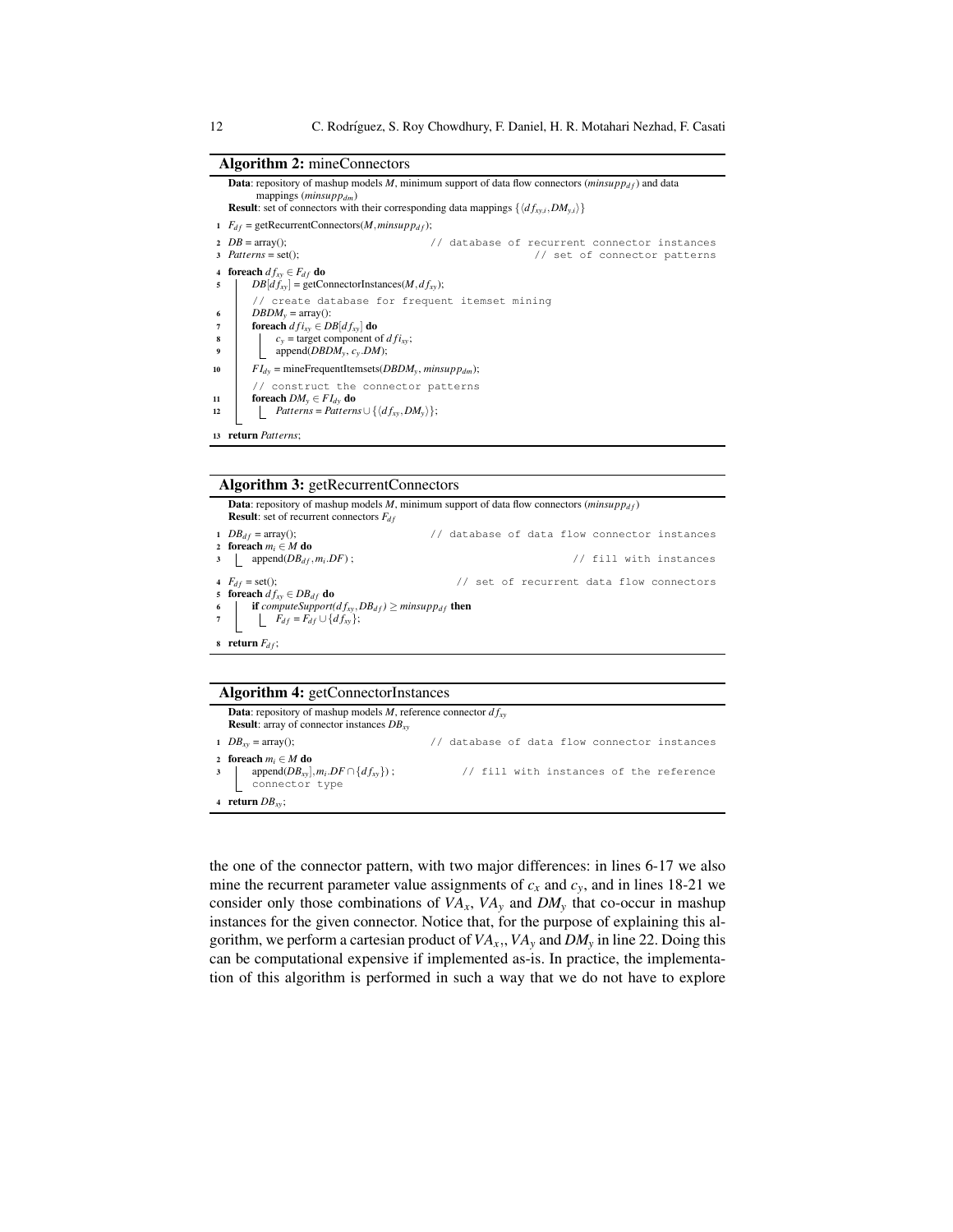Algorithm 5: mineConnectorCooccurrences



the whole search space. This comment also applies to the rest of the algorithms presented in this section.

*Component embedding pattern.* Mashup composition tools typically allow for the embedding of components inside other components. However, not all components present this capability. A common example is the *loop* component: it takes as input a set of data items and then loops over them executing the operations provided by the embedded component (e.g., a *filter* component). Embedding one component into another is not a trivial task, as there may be complex dataflow connectors and data mappings between the outer and inner component as well as between the last two and the component that proceeds the outer component in the composition flow. Algorithm 7 shows the logic for mining component embedding patterns. First, we get the instances of component embeddings from the mashup repository and then we keep only those that have a support greater or equal to *minsuppem* (lines 2-10). Using these *frequent embeddings*, we look for *frequent dataflows* that involve these embeddings (lines 11 to 17). For these patterns, we are also interested in finding data mapping and parameter value patterns and thus we proceed as in the previous algorithms to mine them (lines 18-31). In the last part of the algorithm (lines 32-37), we proceed with building the actual patterns with tuples  $\langle {c_x, c_y, c_z}, D F, D M, V A \rangle$ that include information about the components involved in the pattern as well as the dataflow connectors, data mappings and parameter value assignments.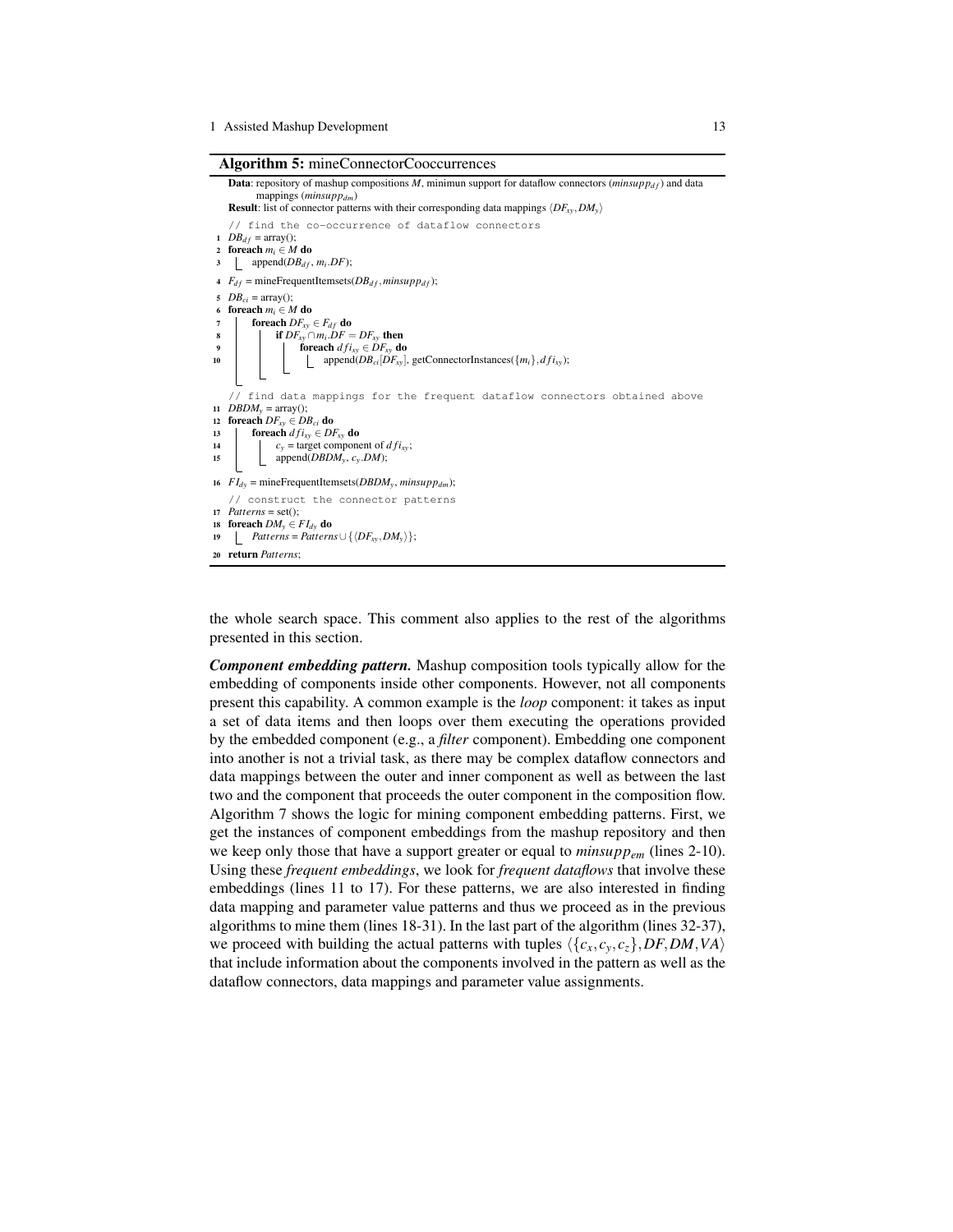Algorithm 6: mineComponentCooccurrences Data: repository of mashup models  $M$ , minimum support of data flow connectors ( $minupp_{df}$ ), data mappings (*minsuppdm*), parameter value assignments (*minsuppva*) and pattern co-occurrence (*minsupppc*). Result: set of component co-occurrence patterns with their corresponding dataflow connectors, data mappings and parameter values  $\{\langle df_{xy,i}, VA_{x,i}, VA_{y,i}, DM_{y,i}\rangle\}$ 1  $F_{df} = \text{getRecurrentConnectors}(M, minsupp_{df});$ 2 *DB* = array();<br>3 *Patterns* = set();<br>2 *//* set of component co-occurrence patterns // set of component co-occurrence patterns 4 foreach  $df_{xy} \in F_{df}$  do  $\mathbf{B}$   $\begin{bmatrix} D\mathbf{B} \end{bmatrix}$  *DB* $\begin{bmatrix} d\mathbf{f}_{xy} \end{bmatrix}$  = getConnectorInstances(*M*, *d*  $\mathbf{f}_{xy}$ ); // create databases for frequent itemset mining 6 *DBVA<sub>x</sub>* = array();<br>  $D BVA<sub>w</sub>$  = array();  $\begin{array}{c|c} 7 & DBVA_y = \text{array}( \text{)}; \\ 8 & DBDM_y = \text{array}( \text{)} \end{array}$  $DBDM<sub>y</sub> = \text{array}($ ; 9 **foreach**  $dfi_{xy}$  *in DB*[ $df_{xy}$ ] **do**<br>10  $c_x$  = source component c  $c_x$  = source component of *d*  $f_i$ <sub>*xy*</sub>; 11  $c_y$  = target component of *d f i<sub>xy</sub>*;<br>12 append(*DBVA<sub>x</sub>*, *c<sub>x</sub>*, *VA*); 12 append( $DBVA_x$ ,  $c_x$ .*VA*);<br>
13 append( $DBVA_y$ ,  $c_y$ .*VA*); 13 append( $DBVA_y$ ,  $c_y$ ,  $VA$ );<br>14 append( $DBDM_y$ ,  $c_y$ ,  $DM$ append( $DBDM_y$ ,  $c_y$ . $DM$ ); 15  $FI_{vx} = \text{mineFrequentItemsets}(DBVA_x, \text{minsupp}_{par});$ 16  $FI_{yy} = \text{mineFrequentItemsets}(DBVA_y, \text{minsupp}_{par});$ 17  $FI_{dv} = \text{mineFrequentItemsets}(DBDM_v, \text{minsupp}_{dm});$ // keep only those combinations of value assignments and data mappings that occur together in mashup instances 18  $Coo = set($ ); 19 **foreach**  $\langle VA_v, VA_v, DM_v \rangle \in FL_v \times FL_v \times FL_v$  do 20 if  $\text{computeSupport}(\langle VA_x, VA_y, DM_y \rangle, DB[d f_{xy}]) \geq \text{minsupp}_{pc}$  then 21 **|**  $\qquad$   $\qquad$   $\qquad$   $\qquad$   $\qquad$   $\qquad$   $\qquad$   $\qquad$   $\qquad$   $\qquad$   $\qquad$   $\qquad$   $\qquad$   $\qquad$   $\qquad$   $\qquad$   $\qquad$   $\qquad$   $\qquad$   $\qquad$   $\qquad$   $\qquad$   $\qquad$   $\qquad$   $\qquad$   $\qquad$   $\qquad$   $\qquad$   $\qquad$   $\qquad$   $\qquad$   $\qquad$   $\qquad$   $\qquad$   $\qquad$   $\qquad$ // construct the component co-occurrence patterns 22 **foreach**  $\langle VA_x, VA_y, DM_y \rangle \in Coo$  do<br> *Patterns* = *Patterns* |  $\{ \langle df_{xy}, V_y, \rangle \}$  $[$  *Patterns* = *Patterns* ∪ { $\langle df_{xy}, VA_x, VA_y, DM_y \rangle$ }; 24 return *Patterns*;

*Multi-component pattern.* The multi-component pattern represents recurrent model fragments that are composed of multiple components. It represents more complex patterns, which are not yet captured by the other pattern types alone. This pattern helps understanding domain knowledge and best practices as well as keeping modeling conventions. Multi-component patterns consists in a combination of the patterns we have introduced before. Algorithm 8 provides the details of the mining algorithm. We start by obtaining the graph representation of the mashups in the repository and mining frequent sub-graphs out of them (lines 2-5). For the sub-graph mining we can choose among the state of the art sub-graph mining algorithms [13]. Then, we get from the mashup repository the list of mashup fragments that match the frequent sub-graphs mined in the previous step (lines 6-11). We do this, so that next we can mine both the parameter value and data mapping patterns using again standard itemset mining algorithms (lines 13-21). Finally, we build the actual multicomponent patterns by going through the mashup repository and keeping only those combinations of patterns that co-occur in the mashup instances (lines 22-25).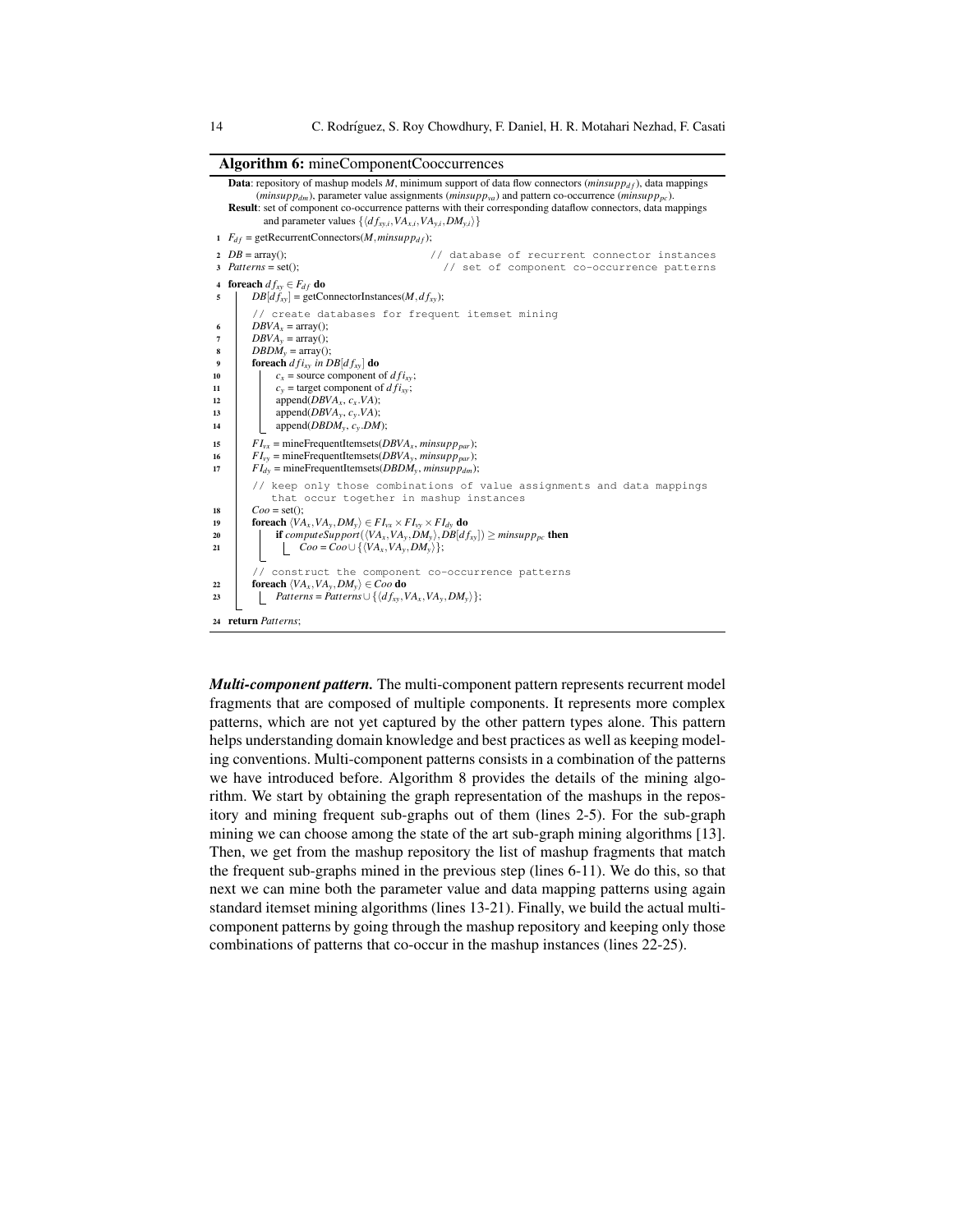Algorithm 7: mineComponentEmbeddings Data: repository of mashup compositions *M*, minimum supports for component embeddings (*minsuppem*), data flows ( $minsupp_{df}$ ), data mappings ( $minsupp_{dm}$ ), parameter value ( $minsupp_{par}$ ) and pattern co-occurrence (*minsupppc*) Result: list of component embedding patterns with their corresponding components, dataflow connectors, data mappings and parameter value assignments  $\langle {c_x, c_y, c_z} \rangle$ , *DF*, *DM*, *VA* $\rangle$ // get the list of component embeddings  $1$  *DB*<sub>*em*</sub> = array(); 2 foreach  $m_i \in M$  do<br>3 | foreach  $\langle c_x, c_y \rangle$ 3 **foreach**  $\langle c_x, c_y, c_z \rangle \in m_i.C \times m_i.C$  do 4 **if**  $(c_x$  preceeds  $c_y$  and  $(c_y$  embeds  $c_z$  then 5 *em<sub>xyz</sub>* =  $\langle c_x, c_y, c_z \rangle$ ; 6 | append $(DB_{em}, em_{xyz})$ ; // find the frequent component embeddings <sup>7</sup> *Fem* = set(); 8 **foreach**  $em_{xyz} \in DB_{em}$  **do**<br>9 **if** computeSupport(example) if  $\textit{computeSupport}(em_{xyz}, DB_{em}) \geq \textit{minsupp}_{em}$  then 10  $\Box$  append( $F_{em}$ ,  $em_{xyz}$ ); // get dataflows involving the frequent component embeddings 11  $DB_{df} = \text{array}($ ; 12  $F_{df} = \text{array}( )$ ; 13 **foreach**  $m_i \in M$  **do**<br>14 **foreach**  $em_{\infty}$ 14 **foreach**  $em_{xyz} \in F_{em}$  do<br>
15 **if**  $em_{xyz} \in m_i$  then 15 if  $em_{xyz} \in m_i$  then<br>
16 ignored(*DR*<sub>1</sub>, 16 | append( $DB_{df}[em_{xyz}], \langle m_i.df_{xy}, m_i.df_{xz}, m_i.df_{yz}\rangle$ ); 17  $F_{df} = \text{mineFrequentItemsets}(DB_{df}, \text{minsupp}_{df});$ // get parameter value and data mapping instances and compute the corresponding frequent itemsets 18  $DB_{va} = \arctan(S)$ ;  $DB_{dm} = \arctan(S)$ ; 19 foreach  $m_i \in M$  do 20 **foreach**  $\langle df_{xy}, df_{xz}, df_{yz} \rangle \in F_{df}$  **do**<br>21 **if**  $\langle df_{xy}, df_{xz}, df_{yz} \rangle \in m$ ; then  $if \langle df_{xy}, df_{xz}, df_{yz} \rangle \in m_i$  then 22 **c**<sub>*x*</sub> = component instance  $c_x \in m_i$  corresponding to  $df_{xy}$ ; <sup>23</sup> *c<sup>y</sup>* = component instance *c<sup>y</sup>* ∈ *m<sup>i</sup>* corresponding to *d fxy*; <sup>24</sup> *c<sup>z</sup>* = component instance *c<sup>z</sup>* ∈ *m<sup>i</sup>* corresponding to *d fyz*; 25 *VA<sub>x</sub>* **=**  $c_x$ **.***VA***;** *DM<sub>x</sub>* **=**  $c_x$ **.***DM***;** 26  $V A_y = c_y. VA; DM_y = c_y. DM;$ 27  $V_{Z} = c_z \cdot VA$ ;  $DM_z = c_z \cdot DM$ ; 28 append $(DB_{va}, VA_x \cup VA_y \cup VA_z);$ <br>29 append $(DB_{va}, DM_x \cup DM_y \cup DA_z)$ append $(DB_{dm}, DM_x \cup DM_y \cup DM_z);$ 30  $F_{va}$  = mineFrequentItemsets( $DB_{va}$ , minsupp<sub>par</sub>); 31  $F_{dm}$  = mineFrequentItemsets( $DB_{dm}$ , minsupp<sub>dm</sub>); // construct the component embedding pattern 32 *Patterns* = set(); 33 **foreach**  $\langle EM, DF, DM, VA \rangle \in F_{em} \times F_{df} \times F_{dm} \times F_{va}$  do 34 **if** computeSupport $(\langle EM, DF, DM, VA \rangle, M) \geq min$  $\mathbf{if}$  *computeSupport* $(\langle EM, DF, DM, VA \rangle, M) \geq minsupp_{pc}$  then 35  $c_x, c_y, c_z$  = components corresponding to the dataflows  $df \in DF$ ;<br>36 Patterns = Patterns  $\cup \{ \{ \{c_x, c_y, c_z \} \cdot \text{ } DF \text{ } DM \text{ } V \text{ } A \} \}$ :  $Patterns = Patterns \cup \{\langle {c_x, c_y, c_z}\}, DF, DM, VA \rangle\};$ 37 return *Patterns*;

# 1.5 Recommending Patterns

Recommending patterns is non-trivial, in that the size of the knowledge base may be large, and the search for composition patterns may be complex; yet, recommen-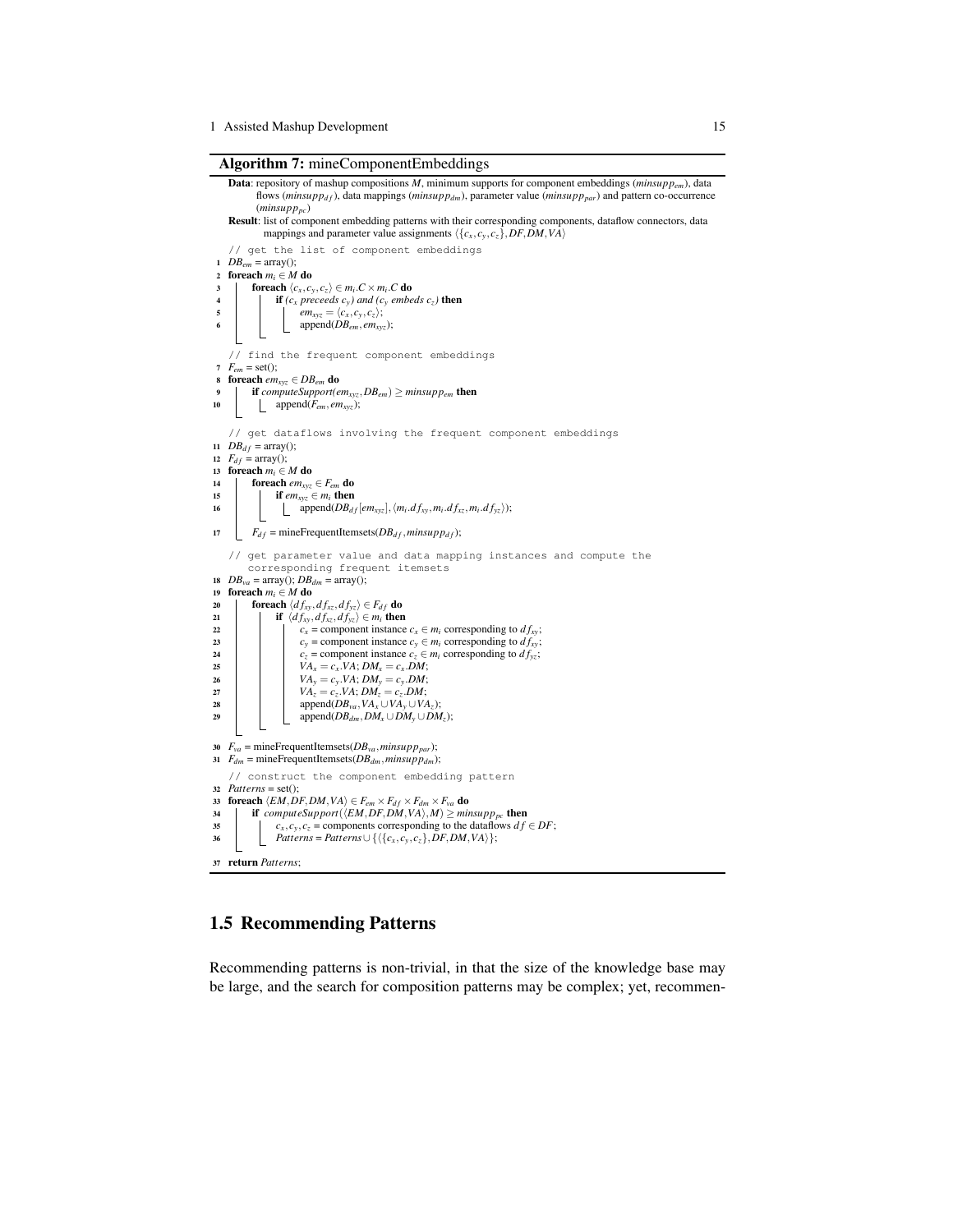

dations are to be delivered at high speed, without slowing down the modeler's composition pace. Recommending patterns is platform-specific. The following explanations therefore refer to the specific case of Pipes-like mashup models. In [10], we show all the details of our approach; in the following we summarize its key aspects.

# *1.5.1 Pattern Knowledge Base*

The core of the interactive recommender is the pattern KB. In order to enable the incremental and fast recommendation of patterns, we *decompose* them into their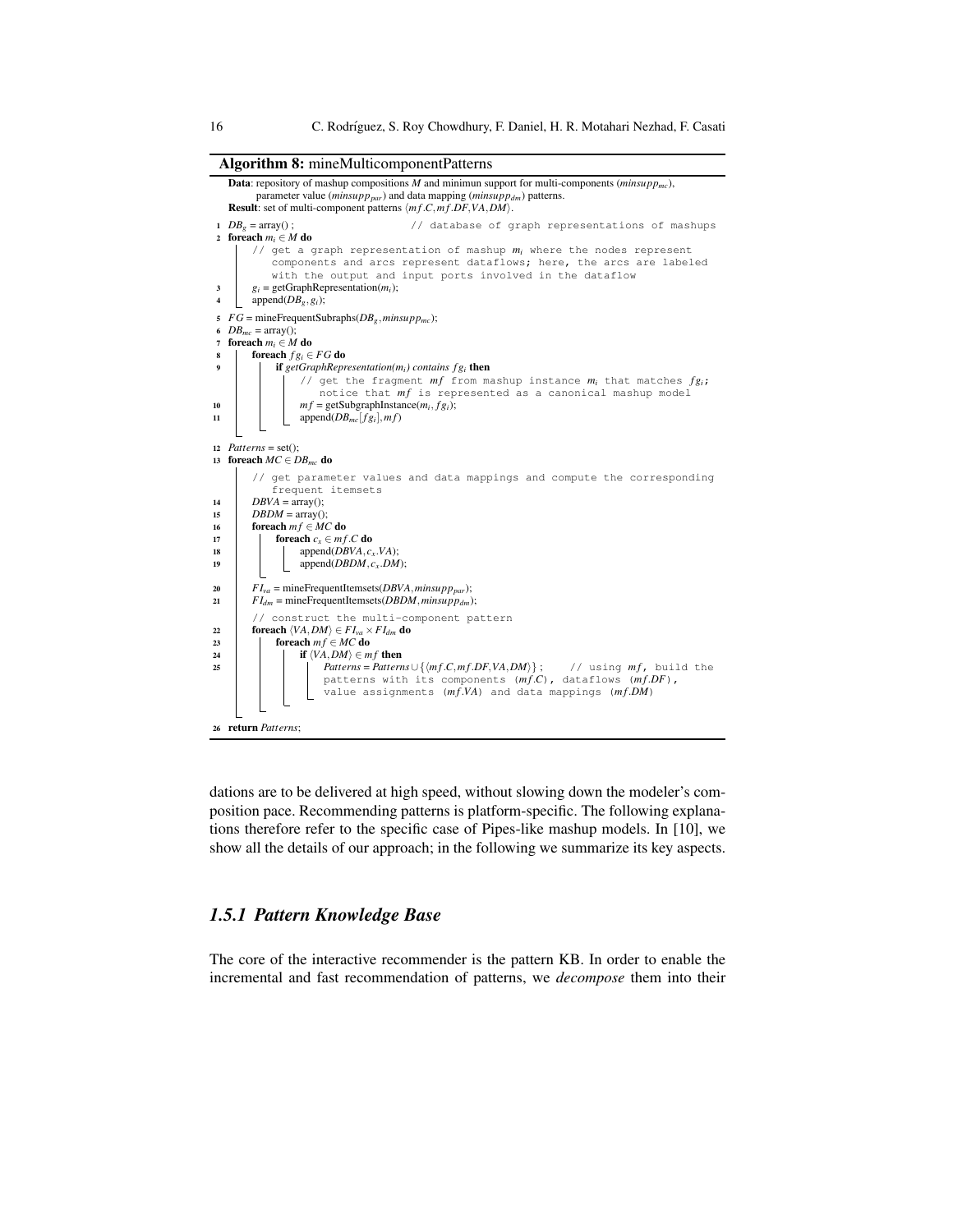constituent parts and focus only on those aspects that are necessary to convey the meaning of a pattern. That is, we leverage on the observation that, in order to convey the structure of a pattern, already its components and connectors enable the developer to choose in an informed fashion. Data mappings and value assignments, unless explicitly requested by the developer, are then delivered only during the weaving phase upon the selection of a specific pattern by the developer.

This strategy leads us to the **KB** illustrated in Figure 1.3, whose structure enables the retrieval of each of the patterns introduced in Section 1.3.1 with a oneshot query over a single table. For instance, let's focus on the component cooccurrence pattern: to retrieve its representation, it is enough to query the *ComponentCooccur* entity for the *SourceComponent* and the *TargetComponent* attributes. The query is assembled automatically upon interactions in the modeling canvas and is of the form  $q = \langle obj\right|, action, pm \rangle$ . Only weaving the pattern into the mashup model requires querying *ComponentCooccur* ⊳ *Connectors* ⊳ *DataMapping* and *ComponentCooccur* ./ *ParameterValues*.



Fig. 1.3 KB structure optimized for Pipes

### *1.5.2 Exact and Approximate Pattern Matching*

The described KB supports both *exact queries* for the patterns with pre-defined structure and *approximate matching* for multi-component patterns whose structure is not known a priori. Patterns are queried for or matched against the *ob ject* of the query, i.e., the last modeling construct manipulated by the developer. Conceptually, all recommendations could be retrieved via similarity search, but for performance reasons we apply it only when strictly necessary.

Algorithm 9 details this *strategy* and summarizes the logic implemented by the recommendation engine. In line 3, we retrieve the types of recommendations that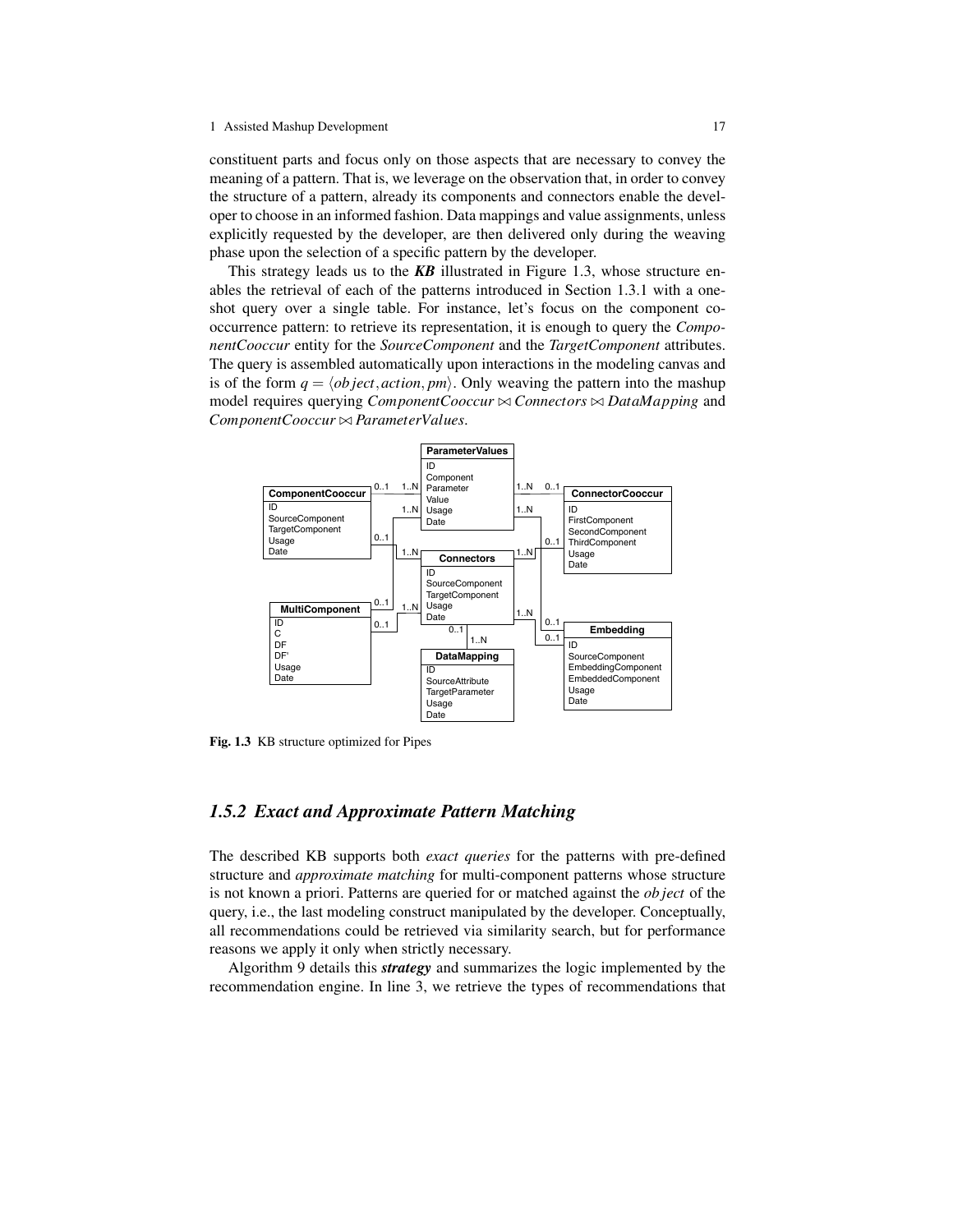Algorithm 9: getRecommendations



can be given (*getSuitableRecTypes* function), given an *ob ject*-*action* combination. Then, for each recommendation type, we either query for patterns (the *queryPatterns* function can be seen like a traditional SQL query) or we do a similarity search (*getSimilarPatterns* function). For each retrieved pattern, we compute a rank, e.g., based on the pattern description (e.g., containing *usage* and *date*), the computed similarity, and the usefulness of the pattern inside the partial mashup, order and group the recommendations by type, and filter out the best *n* patterns for each recommendation type.

As for the retrieval of *similar patterns*, we give preference to exact matches of components and connectors in *ob ject* and allow candidate patterns to differ for the insertion, deletion, or substitution of at most one component in a given path in *ob ject*. Among the non-matching components, we give preference to functionally similar components (e.g., it may be reasonable to allow a Yahoo! Map instead of a Google Map); we track this similarity in a dedicated *CompSim* matrix. For the detailed explanation of the approximate matching logic we refer the reader to [10].

# 1.6 Weaving Patterns

Weaving a given composition pattern *cp* into a partial mashup model *pm* is not straightforward and requires a thorough analysis of both *cp* and *pm*, in order to understand how to connect the pattern to the constructs already present in *pm*. In essence, weaving a pattern means emulating developer interactions inside the modeling canvas, so as to connect a pattern to the partial mashup. The problem is not as simple as just copying and pasting the pattern, in that new identifiers of all con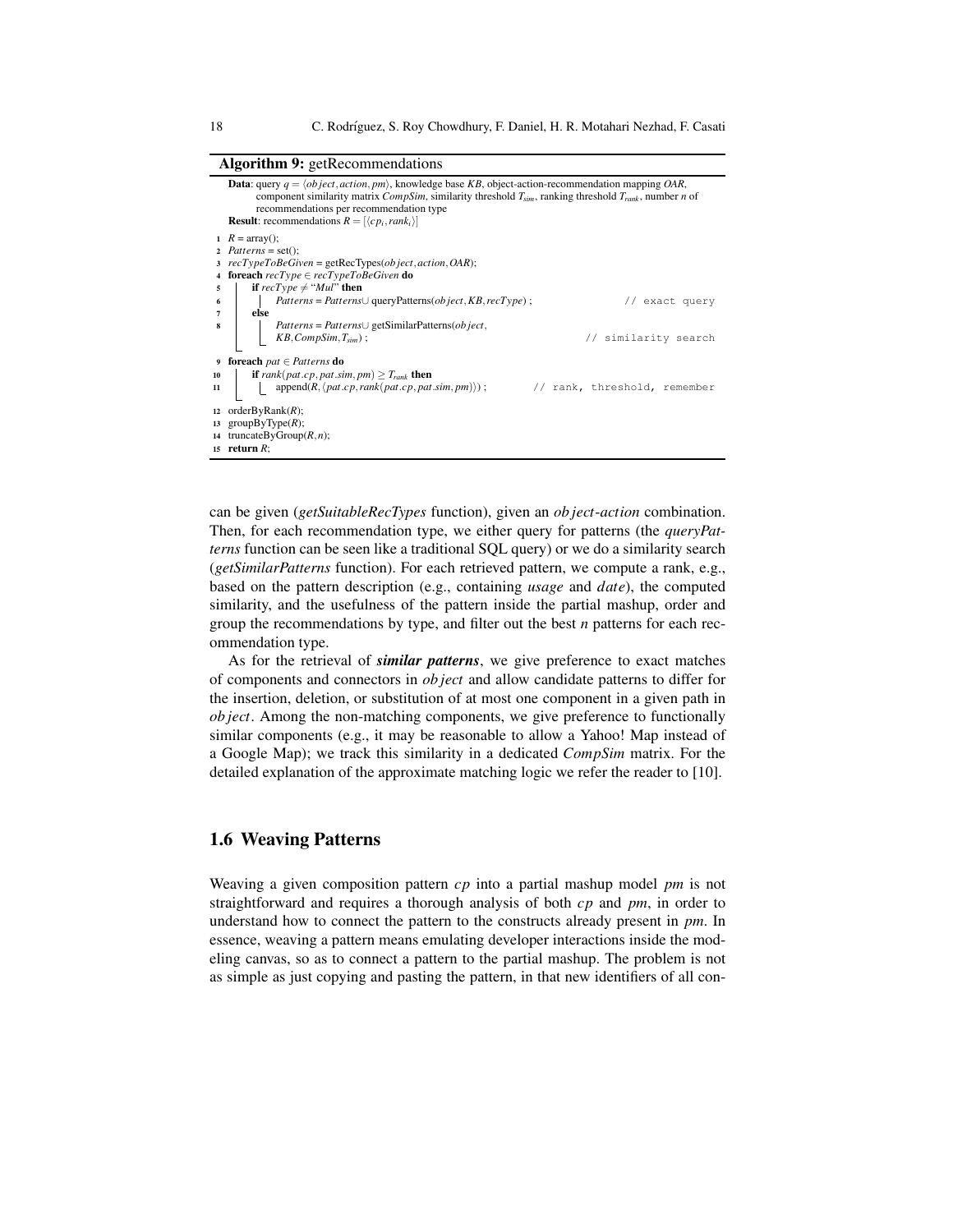structs of *cp* need to be generated, connectors must be rewritten based on the new identifiers, and connections with existing constructs may be required.

We approach the problem of pattern weaving by first defining a *basic weaving strategy* that is independent of *pm* and then deriving a *contextual weaving strategy* that instead takes into account the structure of *pm*.

# *1.6.1 Basic Weaving Strategy*

Given an *ob ject* and a pattern *cp* of a recommendation, the *basic weaving strategy BS* provides the sequence of mashup operations that are necessary to weave *cp* into the *ob ject*. The basic weaving strategy does not use *pm*; it tells how to expand *ob ject* into *cp* (*ob ject* being a part of *cp*). This basic strategy is *static* for each pattern type and it consists a set of *mashup operations* that resemble the operations a developer can typically perform manually in the modeling canvas. Typical examples of mashup operations are *addComponent* that corresponds to adding a new component to *pm*, *addConnector* that corresponds to adding a connector between two selected components in *pm*, *assignValues* that corresponds to assigning values to configuration parameters of a component, and similar. Mashup operations are applied on the partial mashup *pm* and result in an updated *pm'*. All operations assume that the *pm* is globally accessible. The internal logic of these operations are highly platform-specific, in that they need to operate inside the target modeling environment.

For instance, the basic weaving strategy for a component co-occurrence pattern of type  $ptype^{comp}$  is as follows (we assume *object* = *comp* with *comp.type* =  $c_x$ *type*,  $c_x$  being one of the components of the pattern):

- 1 \$*newcid*5=addComponent(*cy*.*type*);
- 2 addConnector( $\langle comp.id, c_x \ldotp op, \$newcid, c_y \ldotp ip \rangle$ );
- 3 assignDataMapping(\$*newcid*, *cy*.*DM*);
- 4 assignValues(*comp*.*id*, *cx*.*VA*);
- 5 assignValues(\$*newcid*, *cy*.*VA*);

That is, given a component  $c_x$ , we add the other component  $c_y$  (line 1) as mentioned in the selected pattern to the *pm*, connect  $c_x$  and  $c_y$  together (line 2) and then apply the respective data mappings (line 3) and value assignments (line 4 and line 5). Note that, the basic strategy is not yet applied to *pm*; it represents an array of basic modeling operations to be further processed before being able to weave the pattern.

<sup>&</sup>lt;sup>5</sup> We highlight identifier place holders (variables) that can only be resolved when executing the operation with a "\$" prefix.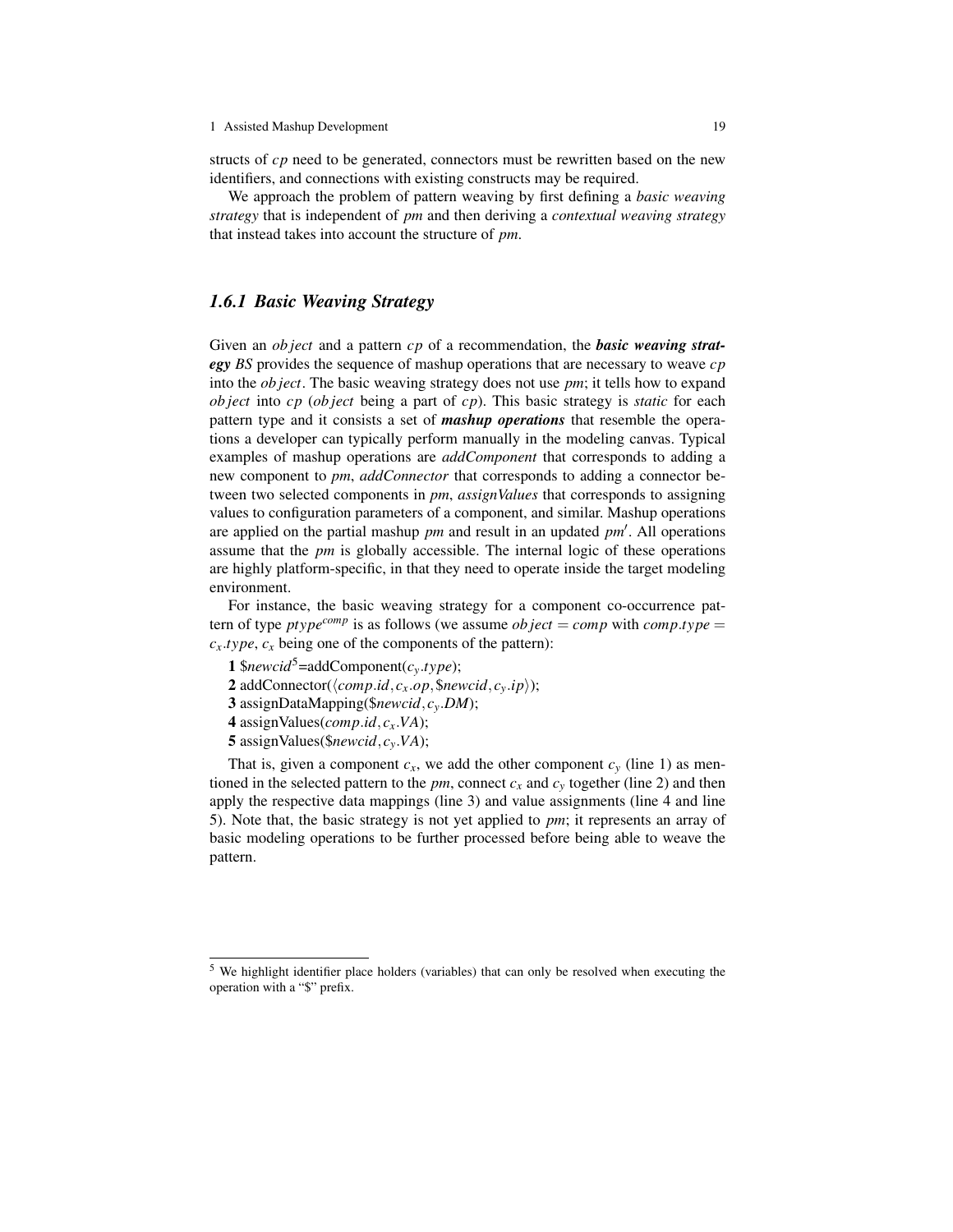| Algorithm 10: getWeavingStrategy |  |  |
|----------------------------------|--|--|
|----------------------------------|--|--|

|                | <b>Data:</b> partial mashup model $pm$ , composition pattern $cp$ , object object that triggered the recommendation<br><b>Result:</b> weaving strategy WS, i.e., a sequence of abstract mashup operations; updated mashup model $pm'$ |
|----------------|---------------------------------------------------------------------------------------------------------------------------------------------------------------------------------------------------------------------------------------|
| $\overline{4}$ | 1 $WS = \arctan(x)$ ;<br>2 $BS = getBasicStrategy(cp, object);$<br>3 foreach <i>instr</i> $\in$ <i>BS</i> do<br>$CtxInstr = resolveConflict(pm, instr);$<br>5 $pm = \text{apply}(pm,CtxInstr);$<br>6 $\text{append}(WS,CtxInstr);$    |
|                | 7 return $\langle WS, pm \rangle$ ;                                                                                                                                                                                                   |
|                |                                                                                                                                                                                                                                       |

# *1.6.2 Contextual Weaving Strategy*

Given an object *ob ject*, a pattern *cp*, and a partial mashup *pm*, the *contextual weaving strategy W S* is derived by applying the mashup operations in the *basic weaving strategy* to the current partial mashup model and thus by weaving the selected *cp* into *pm*. The *W S* is *dynamically* built at runtime by taking into consideration the structure of the partial mashup (the context).

Applying the mashup operations in the basic weaving strategy may require the resolution of possible *conflicts* among the constructs of *pm* and those of *cp*. For instance, if we want to add a new component of type *ctype* to *pm* but *pm* already contains an instance of type *ctype*, say *comp*, we are in the presence of a conflict: either we decide that we reuse *comp*, which is already there, or we decide to create a new instance of *ctype*. In the former case, we say we apply a *soft* conflict resolution policy, in the latter case a *hard* policy:

*Soft*: substitute(" $\sqrt[6]{var} = addComponent(ctype)$ ") with " $\sqrt[6]{var} = comp.id$ "

*Hard*: substitute("\$*var*=addComponent(*ctype*)") with "\$*var*=addComponent(*ctype*)"

Formally, the conflict resolution policy corresponds to a function resolveCon $f(x) = \int f(x) \, dx$  *flict*(*pm*, *instr*)  $\rightarrow$  *CtxInstr*, where *instr* is the mashup operation to be applied to *pm* and *CtxInstr* is the set of instructions that replace *instr*. Only in the case of a conflict, *instr* is replaced; otherwise the function returns *instr* again.

In Algorithm 10 we describe the logic of our pattern weaver. First, it derives a basic strategy *BS* for the given composition pattern *cp* and the *ob ject* from *pm* (line 2). Then, for each of the mashup operations *instr* in the basic strategy, it checks for possible conflicts with the current modeling context *pm* (line 4). In case of a conflict, the function resolveConflict(*pm*,*instr*) derives the corresponding contextual weaving instructions *CtxInstr* replacing the conflicting, basic operation *instr*. *CtxInstr* is then applied to the current *pm* to compute the updated mashup model pm<sup>'</sup> (line 5), which is then used as basis for weaving the next *instr* of *BS*. The contextual weaving structure *W S* is constructed as concatenation of all conflict-free instructions *CtxInstr*.

Note that Algorithm 10 returns both the list of contextual weaving instructions WS and the final updated mashup model pm<sup>'</sup>. The former can be used to interactively weave  $cp$  into  $pm$ , the latter to convert  $pm'$  into native formats.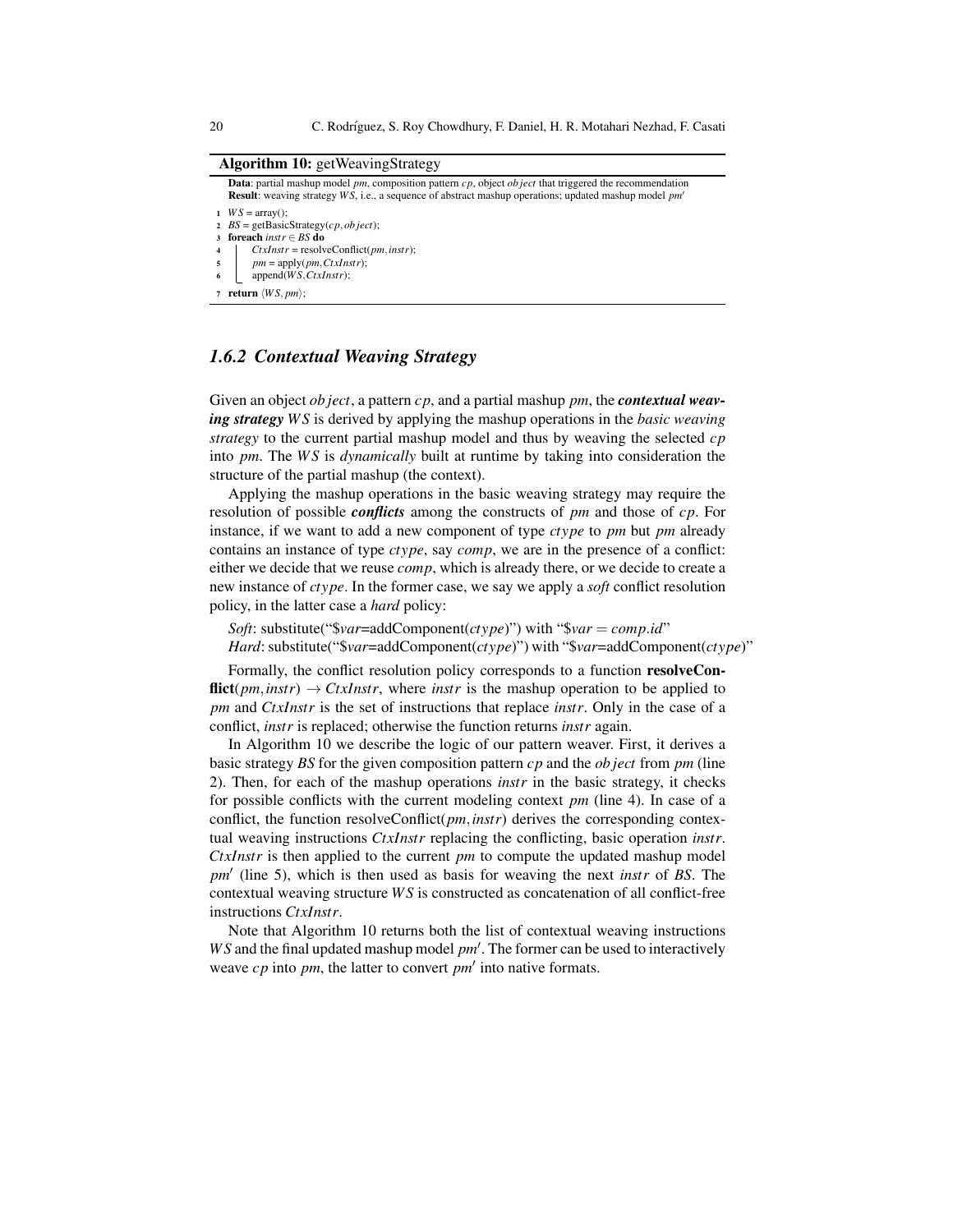### 1.7 Implementation and Evaluation

We have implemented our prototype system, *Baya* [11], as Mozilla Firefox (http: //mozilla.com/firefox) extension for Yahoo! Pipes to demonstrate the viability of our interactive recommendation approach. The *design goals* behind Baya can be summarized as follows: We didn't want to develop *yet another* mashup environment; so we opted for an extension of existing and working solutions (so far, we focused on Yahoo! Pipes; other tools will follow). Modelers should not be required to *ask* for help; we therefore pro-actively and interactively recommend contextual composition patterns. We did not want the *reuse* to be limited to simple copy/paste of patterns, but knowledge should be *actionable*, and therefore, Baya automatically weaves patterns.

In Baya we have implemented the *model adapters* (see Figure 1.2) in Java (1.6), which are able to convert Yahoo! Pipes's JSON representation into our canonical mashup model and back. All the mining algorithms are also implemented in Java. For the frequent itemset mining we used the tool Carpenter (http://www. borgelt.net/carpenter.html), while for graph mining we used the tool MoSS (http://www.borgelt.net/moss.html). The resulting patterns are expressed in terms of canonical mashup models, which are then converted to native models (in this case, Yahoo! Pipes JSON representations) by our canonical-to-native model adapter and loaded into the pattern KB.

For testing our mining algorithms, we used a dataset of 970 pipes definitions from Yahoo! Pipes that were retrieved using YQL Console (http://developer. yahoo.com/yql/console/). We selected pipes from the list of "most popular" pipes, as popular pipes are more likely to be functioning and useful. The average numbers of components, connectors and input parameters are 11.1, 11.0 and 4.1, respectively, which is an indication that we are dealing with fairly complex pipes.

The results obtained from running our algorithms on the selected dataset show that we are able to discover recurrent practices for building mashups. Table 1.1 reports on the list of pattern types and their Upper Threshold for *minsupp* (UTm). The UTm tells us what is the upper threshold for the *minsupp* values at which we start finding patterns of a given type and for a given dataset. In the cases where we use more than one type of *minsupp* (such as in the component co-occurrence pattern where we use  $minsupp_{df}$ ,  $minsupp_{dm}$  and  $minsupp_{par}$ ), the  $minsupp$  we consider is the one corresponding to the pattern that is first computed in the algorithm. For our dataset, in Table 1.1 we can see that we are always able to find parameter value patterns for some component types. For example, this is the case of Yahoo! Pipes' component *YQL* that has the parameter *raw* with a default value *Results only* that is always kept as-is by the users. From the table we can also notice that the connector and component co-occurrence patterns have the same UTm value. This is because in both cases their corresponding algorithms compute first the frequent dataflow connectors and thus the reference minimum support for the UTm is  $minsupp_{df}$ . Finally, for the Multi-component pattern we have a UTm of 0.021, a relatively low value, when we consider patterns with at least 4 components. However, considering that here we are talking about complex patterns with at least 4 components that,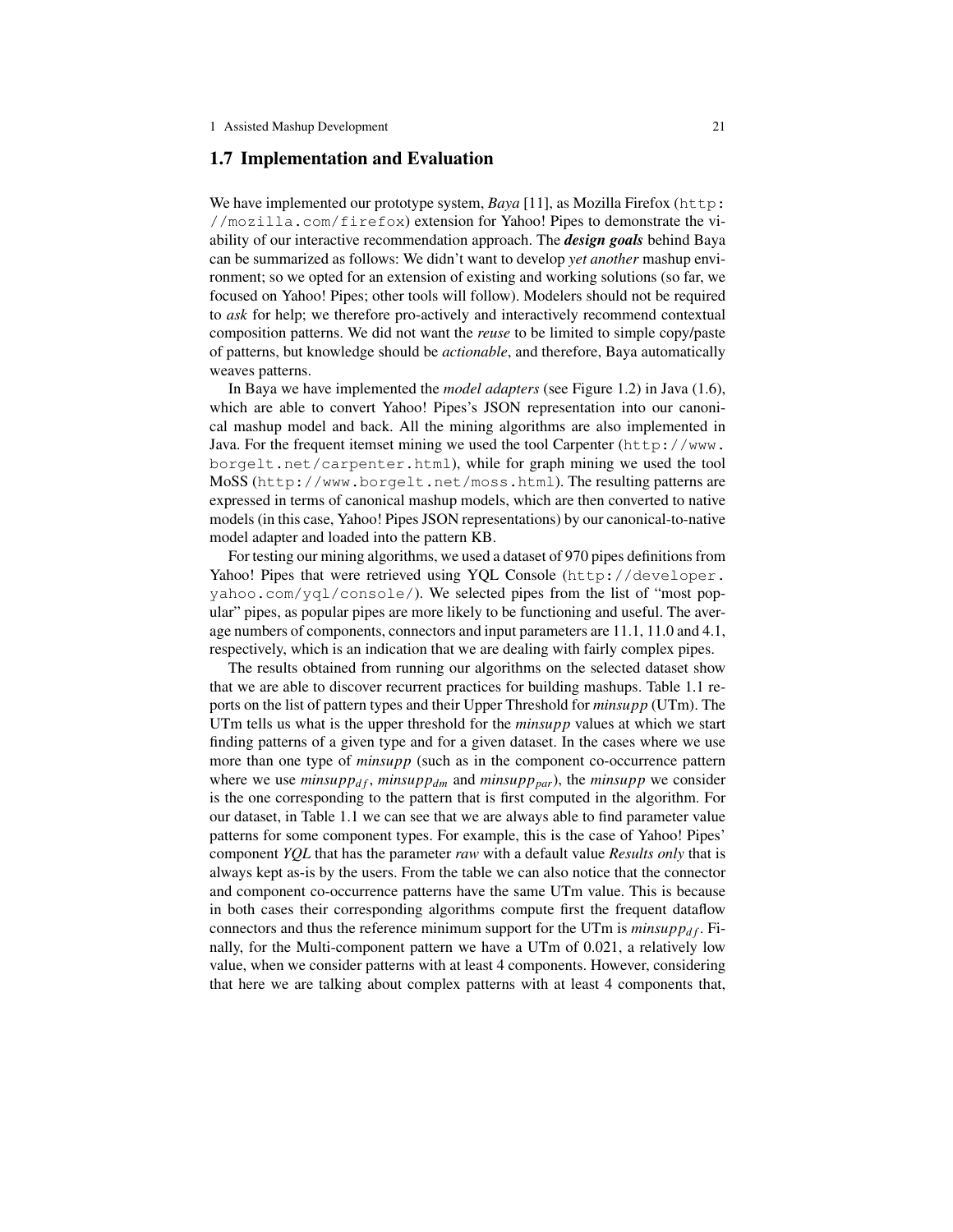furthermore, include dataflow connectors, data mappings and parameter value assignments, we can say that, even with a relatively low support value, these patterns still captures recurrent modeling practices for fairly complex settings.

| <b>Pattern type</b>             | UTm   |
|---------------------------------|-------|
| Parameter value pattern         |       |
| Connector pattern               | 0.257 |
| Connector co-occurrence pattern | 0.072 |
| Component co-occurrence pattern | 0.257 |
| Component embedding pattern     | 0.124 |
| Multi-component pattern         | 0.021 |

Table 1.1 Summary of pattern types with their corresponding UTm.

The discovered patterns are transformed and stored in a knowledge base that is optimized for fast pattern retrieval at runtime. The implementation of the persistent pattern KB at server side, is based on MySQL (http://www.mysql.com/). Via a dedicated Java RESTful API, at startup of the recommendation panel the KB loader synchronizes the server-side KB with the client-side KB, which instead is based on SQLite (http://www.sqlite.org). The pattern matching and retrieval algorithms are implemented in JavaScript and triggered by events generated by the event listeners monitoring the DOM changes related to the mashup model.

The weaving algorithms are also implemented in JavaScript. Upon the selection of a recommendation from the panel, they derive the contextual weaving strategy that is necessary to weave the respective pattern into the partial mashup model. Each of the instructions in the weaving strategy refers to a modeling action, where modeling actions are implemented as JavaScript manipulations of the mashup model's JSON represenation. Both the weaving strategies (basic and contextual) are encoded as JSON arrays, which enables us to use the native  $\epsilon$  val() command for fast and easy parsing of the weaving logic.

Figure 1.4 illustrates the performance of the interactive recommendation algorithm of Baya as described in Algorithm 9 in response to the user placing a new component into the canvas, a typical modeling situation. Based on the object-actionrecommendation mapping, the algorithm retrieves parameter value, connector, component co-occurrence, and multi-component patterns. As expected, the response times of the simple queries can be neglected compared to the one of the similarity search for multi-component patterns, which basically dominates the whole recommendation performance. During the performance evaluation for Baya, we have also observed that the time required for weaving a pattern is negligible with respect to the total time required for the pattern recommendation and weaving.

# 1.8 Related work

Traditionally, *recommender systems* focus on the retrieval of information of likely interest to a given user, e.g., newspaper articles or books. The likelihood of interest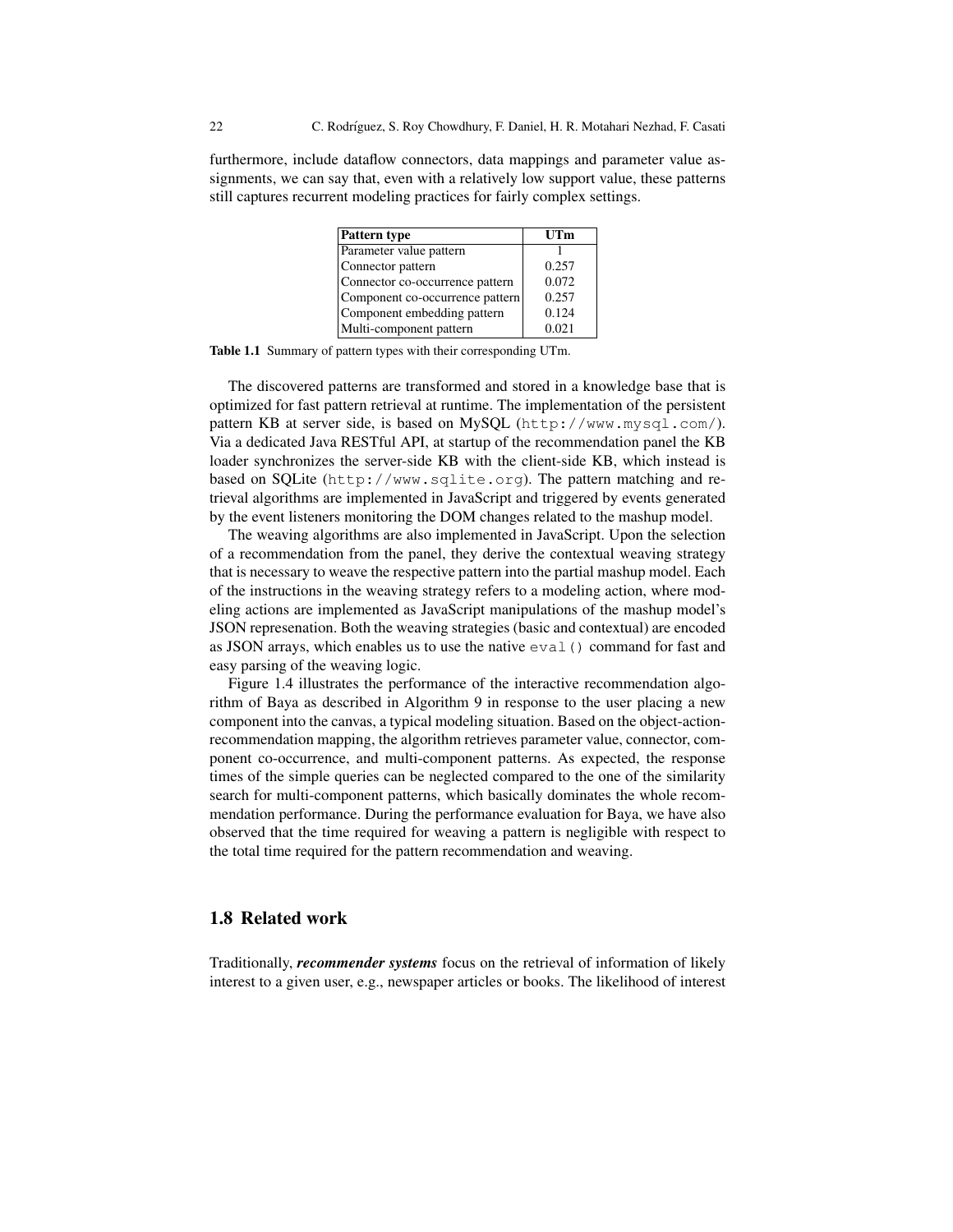1 Assisted Mashup Development (23



Fig. 1.4 Recommendation types and times in response to a new component added to the canvas

is typically computed based on a *user profile* containing the user's areas of interest, and retrieved results may be further refined with collaborative filtering techniques. In our work, as for now we focus less on the user and more on the partial mashup under development (we will take user preferences into account in a later stage), that is, recommendations must match the partial mashup model and the object the user is focusing on, not his interests. The approach is related to the one followed by research on *automatic service selection*, e.g., in the context of QoS- or reputationaware service selection, or adaptive or self-healing service compositions. Yet, while these techniques typically approach the problem of selecting a concrete service for an abstract activity at runtime, we aim at interactively assisting developers at design time with domain knowledge in the form of modeling patterns.

In the context of *web mashups*, Carlson et al. [2], for instance, react to a user's selection of a component with a recommendation for the next component to be used; the approach is based on semantic annotations of component descriptors and makes use of WordNet for disambiguation. Greenshpan et al. [6] propose an autocompletion approach that recommends components and connectors (so-called glue patterns) in response to the user providing a set of desired components; the approach computes top-k recommendations out of a graph-structured knowledge base containing components and glue patterns (the nodes) and their relationships (the arcs). While in this approach the actual structure (the graph) of the knowledge base is hidden to the user, Chen et al. [3] allow the user to mashup components by navigating a graph of components and connectors; the graph is generated in response to the user's query in form of descriptive keywords. Riabov et al. [9] also follow a keyword-based approach to express user goals, which they use to feed an automated planner that derives candidate mashups; according to the authors, obtaining a plan may require several seconds. Elmeleegy et al. [5] propose MashupAdvisor, a system that, starting from a component placed by the user, recommends a set of related components (based on conditional co-occurrence probabilities and semantic matching); upon selection of a component, MashupAdvisor uses automatic planning to derive how to connect the selected component with the partial mashup, a process that may also take more than one minute. Beauche and Poizat [1] use automatic planning in *service composition*. The planner generates a candidate composition starting from a user task and a set of user-specified services.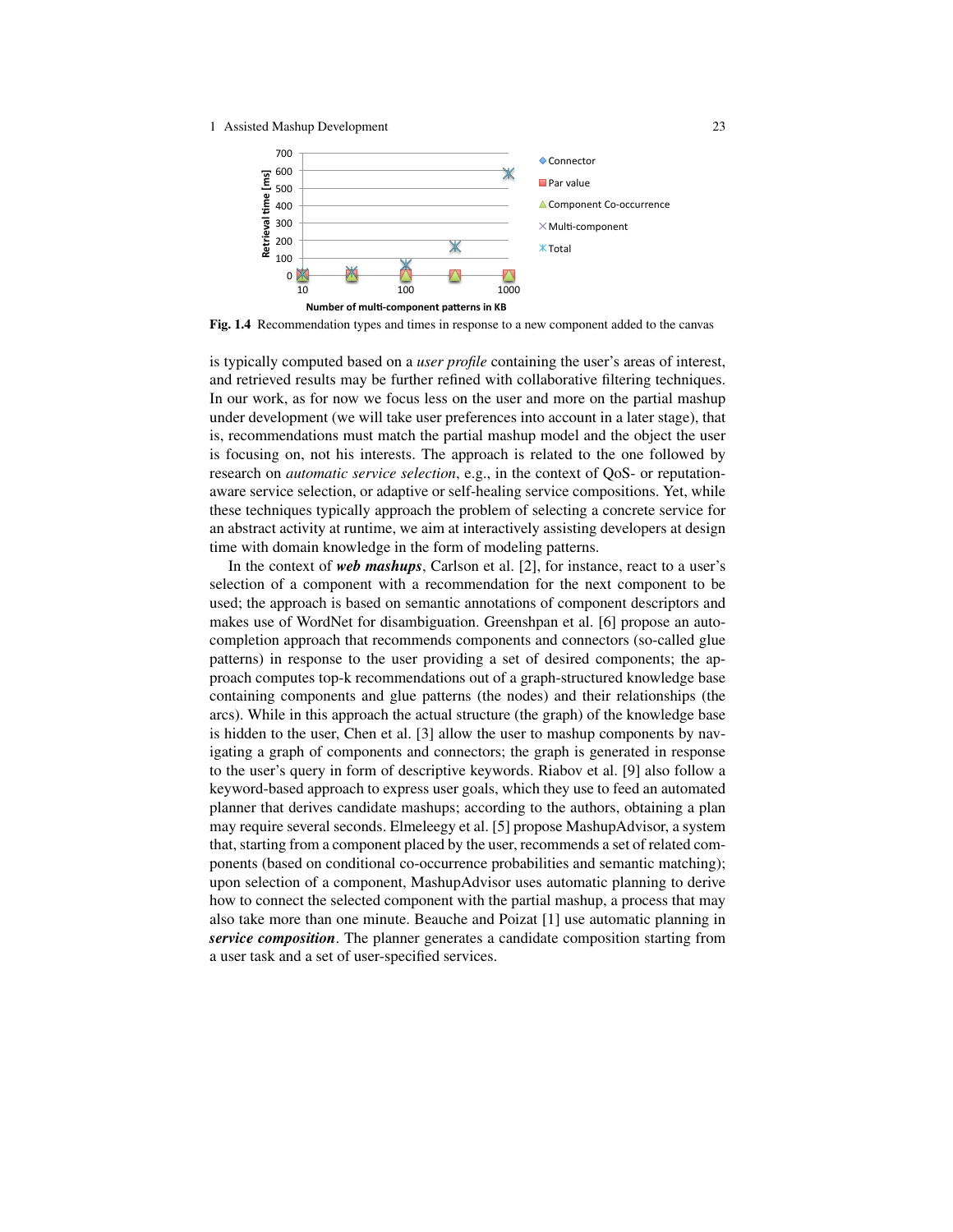The *business process management* (BPM) community more strongly focuses on patterns as a means of knowledge reuse. For instance, Smirnov et al. [12] provide so-called co-occurrence action patterns in response to action/task specifications by the user; recommendations are provided based on label similarity, and also come with the necessary control flow logic to connect the suggested action. Hornung et al. [8] provide users with a keyword search facility that allows them to retrieve process models whose labels are related to the provided keywords; the algorithm applies the traditional TF-IDF technique from information retrieval to process models, turning the repository of process models into a keyword vector space. Gschwind et al. [7] allow users to use the control flow patterns introduced by Van der Aalst et al. [14], just like other modeling elements. The system does not provide interactive recommendations and rather focuses on the correct insertion of patterns.

In summary, assisted mashup and service composition approaches either focus on single components or connectors, or they aim to auto-complete compositions starting from user goals by using AI Planning techniques. The BPM approaches do focus on patterns, but most of the times pattern similarity is based on label/text similarity, not on structural compatibility. In our work, we consider that if components have been used together successfully multiple times, very likely their joint use is both syntactically and semantically meaningful. Hence, there is no need to further model complex ontologies or composition rules. Another key difference is that we leverage on the *interactive recommendation* of composition patterns to assists users step-by-step based on their actions on the design canvas. We do not only tell users which patterns may be applied to progress in the mashup composition process, but we also *automatically weave* recommended patterns on behalf of the users.

### 1.9 Conclusions

With this work, we aim to pave the road for assisted development in web-based composition environments. We represent *reusable knowledge* as patterns, explain how to automatically *discover* patterns from existing mashup models, describe how to *recommend* patterns fast, and how to *weave* them into partial mashup models. We therefore provide the *basic technology* for assisted development, demonstrating that the solutions proposed indeed work in practice.

As for the discovery of patterns, it is important to note that even patterns with very low support carry valuable information. Of course, they do not represent generally valid solutions or complex best practices in a given domain, but still they show *how* its constructs have been used in the past. This property is a positive side-effect of the sensible, a-priori design of the pattern structures we are looking for. Without that, discovered patterns would require much higher support values, so as to provide evidence that also their pattern structure is meaningful. Our analysis of the patterns discovered by our algorithms shows that, in order to get the best out them, domain knowledge inside the mashup models is crucial. Domain-specific mashups, in which composition elements and constructs have specific domain semantics, are a thread of